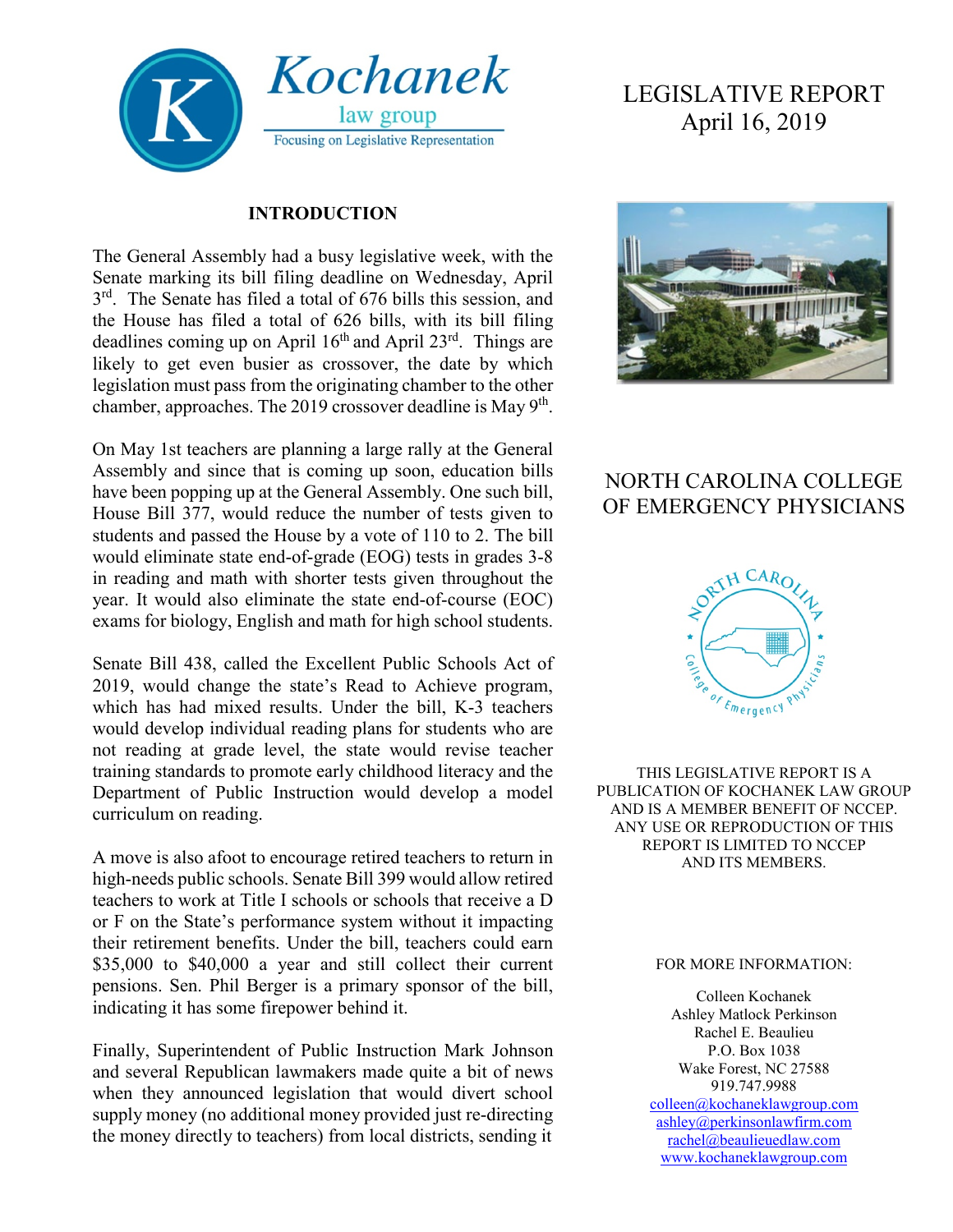instead to teachers in the form of an app called ClassWallet with \$400 for each teacher to purchase classroom supplies.

That closely watched bill to slow State Treasurer Dale Folwell's changes to the State Health Plan took another step forward. House Bill 184, which would create a commission to study the future of the State Health Plan, passed the House on a bipartisan vote of 75 to 36. The bill now moves to the Senate where its future is not certain.

Another hotly contested issue surfaced this week, as legislators debated a proposal to require law enforcement agencies to cooperate with Federal immigration authorities. The N.C. Sheriffs' Association came out in opposition to House Bill 370, but the bill still was approved by the House. The new sheriffs in Wake and Mecklenburg counties both ran on platforms that included opposition to  $287(g)$ , a controversial partnership with ICE that enables law enforcement to check the legal status of inmates in county jails.

### **BILLS OF INTEREST**

HOUSE BILL 499, Omnibus Gun Changes, would, among other provisions, effectively provide for "Constitutional Carry," allowing any citizen who is currently legally permitted to own a firearm to carry that firearm in a concealed manner. Current law requires a Concealed Carry permit to carry concealed, a permit that requires a background check and training classes to obtain, and is not available to those who have been convicted of certain crimes. The bill would also:

- provide that legislators, legislative employees, and qualified former sworn law enforcement officers with concealed handgun permits are authorized to carry a concealed handgun on the premises of the State legislative buildings and grounds, with an option for the Legislative Services Commission to adopt a rule requiring the qualified individuals to provide notice to the Chief of the General Assembly Special Police before carrying the handgun on the premises or adopt a rule prohibiting the carrying of a firearm in the gallery of the State legislative building;
- define school operating hours and adds that the restrictions on possessing a firearm when attending a school-sponsored curricular or extracurricular activity do not apply if the person is not a participant in, or chaperone or spectator of, the extracurricular activity and the extracurricular activity is conducted in a public place;
- define volunteer school faculty guardian and creates an exception from the statute's provisions restricting guns for a volunteer school faculty guardian while on the ground of the school the person is employed by or assigned to, who meets six criteria. Would give authority to the governing body or entity of a school to opt out and instead prohibit a person from possessing a handgun on the grounds of the school or schools under its control;
- provide that the statute does not apply to a person in a vehicle on a road not maintained by the school that crosses the educational property if the person has a weapon, including an open or concealed handgun, within the locked vehicle and the person stays in the vehicle while crossing the property and only unlocks the vehicle for the entrance or exit of someone else;
- authorize the Criminal Justice Education and Training Standards Commission to establish and administer the School Safety Guardian Program to provide active shooter training to volunteer school faculty guardians;
- clarify that weapons used in specified crimes must be returned to their rightful owners, unless the rightful owner is the convicted defendant, in which case the presiding judge may dispose of the weapon as specified at the judge's discretion. If the weapon is owned by the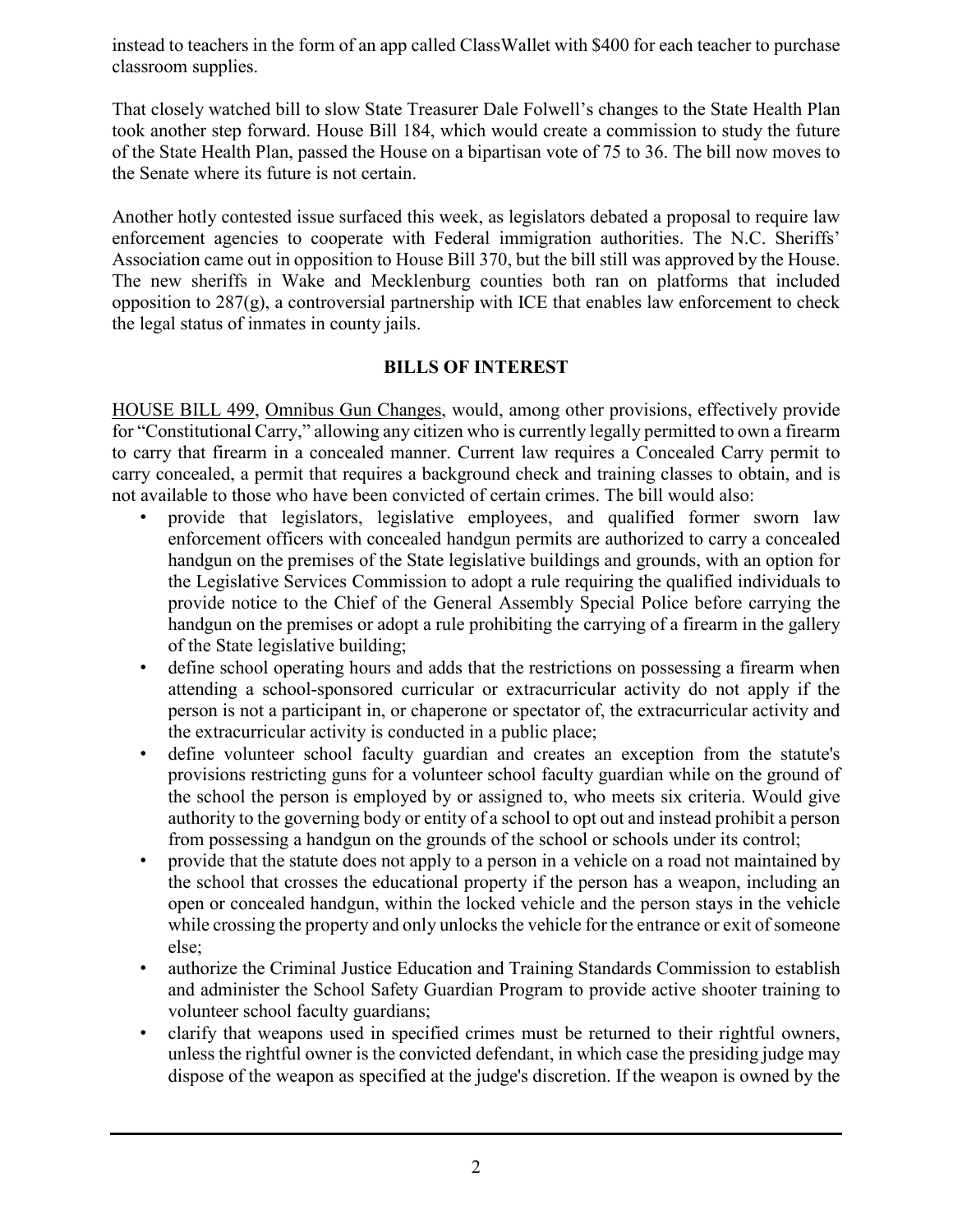defendant and the defendant is not convicted as provided in the statute, then the presiding judge would be required to order the weapon be returned to the defendant;

- create a new Class 1 misdemeanor for persons who arm themselves with an unusual and dangerous weapon for the purpose of terrifying others, and go about on public highways in a manner to cause terror to the people. Provides that no person may be convicted of this crime based only upon the person's possession or carrying of a handgun, whether openly or concealed;
- change the statute, which prohibits possession of a firearm by a felon by establishing that the statute does not apply to those whose firearm rights were restored prior to December 1, 1995, the persons' prior convictions were for nonviolent felonies, and the persons have not been convicted of any subsequent felonies on or after December 1, 1995;
- allow a court issuing an emergency or ex parte order to order the defendant to surrender all firearms, machine guns, and ammunition to a licensed firearms dealer rather than the sheriff;
- require a sheriff to store surrendered firearms or ammunition in a manner designed to reasonably ensure against any deterioration or damage other than that caused by time;
- require the defendant to notify the sheriff of the intent to surrender or sell to the dealer and complete the surrender or sale within 24 hours of service of the order;
- require the defendant to surrender all permits to purchase and permits to carry concealed firearms to the sheriff;
- create written notification requirements for the dealer to submit to the sheriff within 24 hours of receipt of possession;
- remove the current authority of cities and counties to regulate the display of firearms on the streets, sidewalks, alleys, or other public property;
- require the State Board of Education, in consultation with law enforcement agencies and firearms associations, to develop a firearm education course that can be offered as a high school elective;
- require the State Board of Education, in consultation with the Wildlife Resources Commission, the Division of Marine Fisheries, and the Wildlife Management Institute, to develop a comprehensive course on the North American Model for Wildlife Conservation that can be offered as a high school elective;
- subject to voter approval at the statewide election on November 3, 2020, would amend Section 30, Article I of the Constitution, removing the provision that specifies that the Section does not justify the practice of carrying concealed weapons or prevent the General Assembly from enacting penal statutes against the practice; and
- specify that, unless otherwise provided, the remainder of the act is effective December 1, 2019, and applies to offenses committed on or after that date.

### **Introduced by Representatives Speciale, Kidwell, Hardister, and Brody and referred to the House Judiciary Committee on, if favorable, Finance, if favorable, House Rules Committee.**

HOUSE BILL 524, Additional Funds for School Nurses, would appropriate \$10 million in recurring funds for 2019-20, \$20 million in recurring funds for 2020-21, and \$30.7 million in recurring funds for 2021-22 from the General Fund to the Department of Public Instruction to be allocated to local school administrative units to increase positions for school nurses. Priority would be given to local school administrative units that: (1) have a ratio of school nurses to students in the unit that is lower than the average ratio of school nurses to students in the State or (2) have a student population in the unit that is growing at a rate above the average rate of student population growth in the State. **Introduced by Representatives White, Horn, Cunningham and Adcock and referred to the House Committee on Education, K-12.**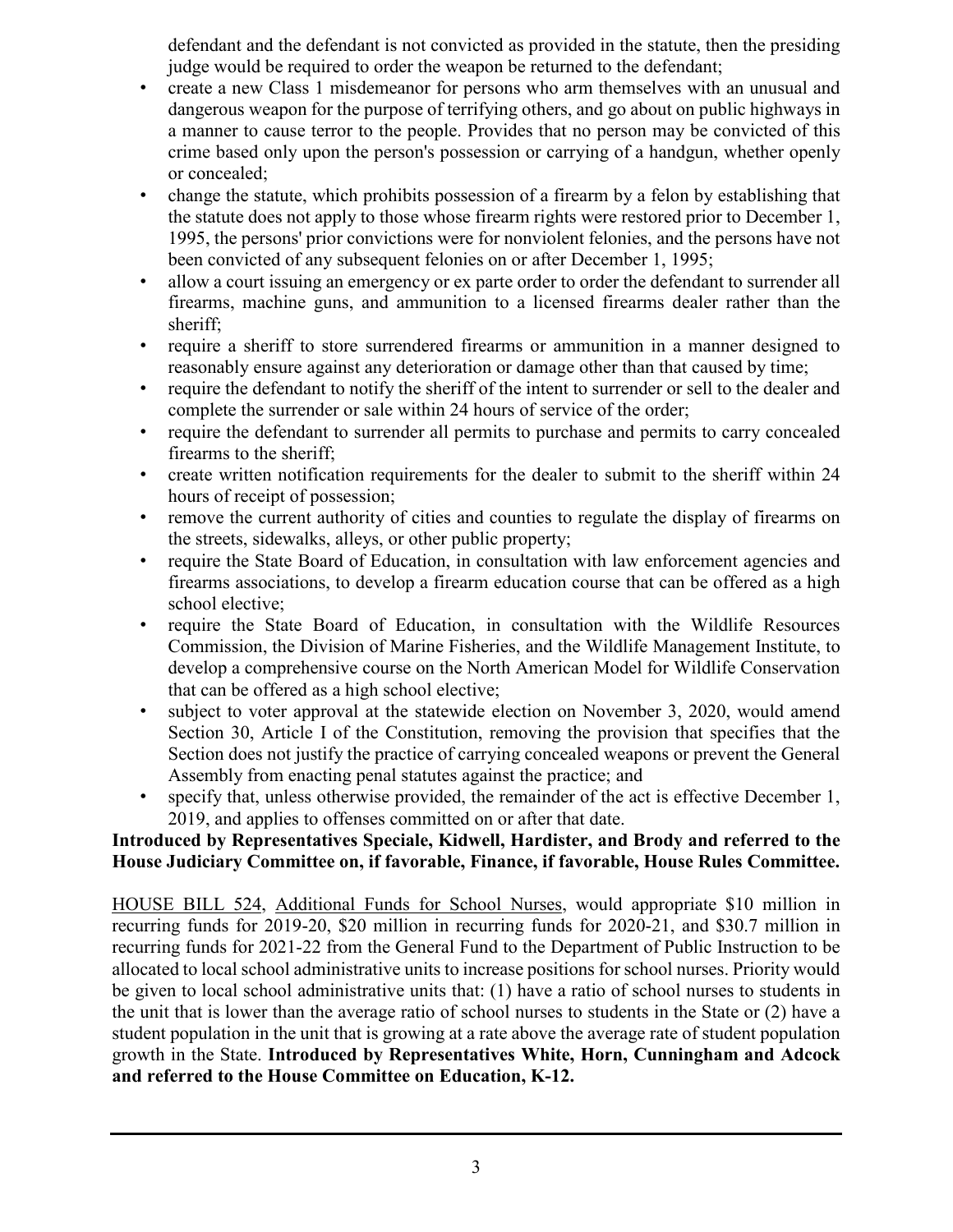HOUSE BILL 545, Protect the Military/Fisheries/Tourism, would prohibit: (1) the exploration, development, or production of oil or natural gas within the estuarine and ocean waters of the State, which includes those ocean waters extending offshore to the limits of State jurisdiction; (2) the construction or operation of offshore fossil fuel facilities; and (3) the sale, lease, or other disposition of any submerged lands in the estuarine and ocean waters of the State for the exploration, development, or production of oil or natural gas, and the construction or operation of offshore fossil fuel facilities. **Introduced by Representatives Butler, Harrison, Martin, and Russell and referred to the House Rules Committee.**

HOUSE BILL 548, Modify Physical Therapy Definition, would update the definition of physical therapy to exclude the practice of chiropractic and include manipulation of the spine from therapies available without a physician's prescription. **Introduced by Representatives Grange, Torbett, White and Dobson and referred to the House Health Committee.**

HOUSE BILL 551, Require Paid Work Breaks, would require employers to offer for each employee working a shift of six or more hours at least one voluntary paid break of at least 20 minutes duration scheduled near the middle of the workday. This break could not be used to delay the beginning or shorten the duration of the work period without the approval of the employer. An employer who violates this requirement would be subject to a civil penalty not to exceed one \$100 for the first violation and not to exceed \$500 for each subsequent violation. In determining the amount of the penalty, the size of the business of the person charged and the gravity of the violation would be considered. The determination by the Commissioner would be final, unless within 15 days after receipt of notice, the person charged with the violation takes exception to the determination, in which event final determination of the penalty would be made in an administrative proceeding and in a judicial proceeding. **Introduced by Representatives Dahle, Beasley, and Hawkins and referred to the House Rules Committee.**

HOUSE BILL 555, Modernize Medicaid Telemedicine Policies, would:

- require the Department of Health and Human Services (DHHS) to make six specified changes to the Medicaid and NC Health Choice Clinical Coverage Policy No. 1H, Telemedicine and Telepsychiatry;
- require DHHS to reimburse for telemedicine and telepsychiatry services performed in a recipient's home or delivered from a licensed practitioner's home;
- establish that a referral is not required for the use of telemedicine or telepsychiatry services;
- require DHHS to cover telemedicine or telepsychiatry over the phone or by video cell phone;
- allow a referring provider and a receiving provider to bill for facility fees related to the provision of telemedicine or telepsychiatry on the same date of service;
- update the clinical coverage policy for telemedicine and telepsychiatry services based on best practices and not subject to the same restrictions as face-to-face contacts;
- include all behavioral health providers who are directly enrolled as providers in the Medicaid and NC Health Choice programs as providers who may bill Medicaid or NC Health Choice for telemedicine and telepsychiatry services; and
- direct DHHS to expand the billing code set available for telemedicine and telepsychiatry to include most outpatient billing codes, but not to include group-type therapies other than family therapy.

### **Introduced by Representatives Dobson, White, Saine and Lambeth and referred to the House Health Committee.**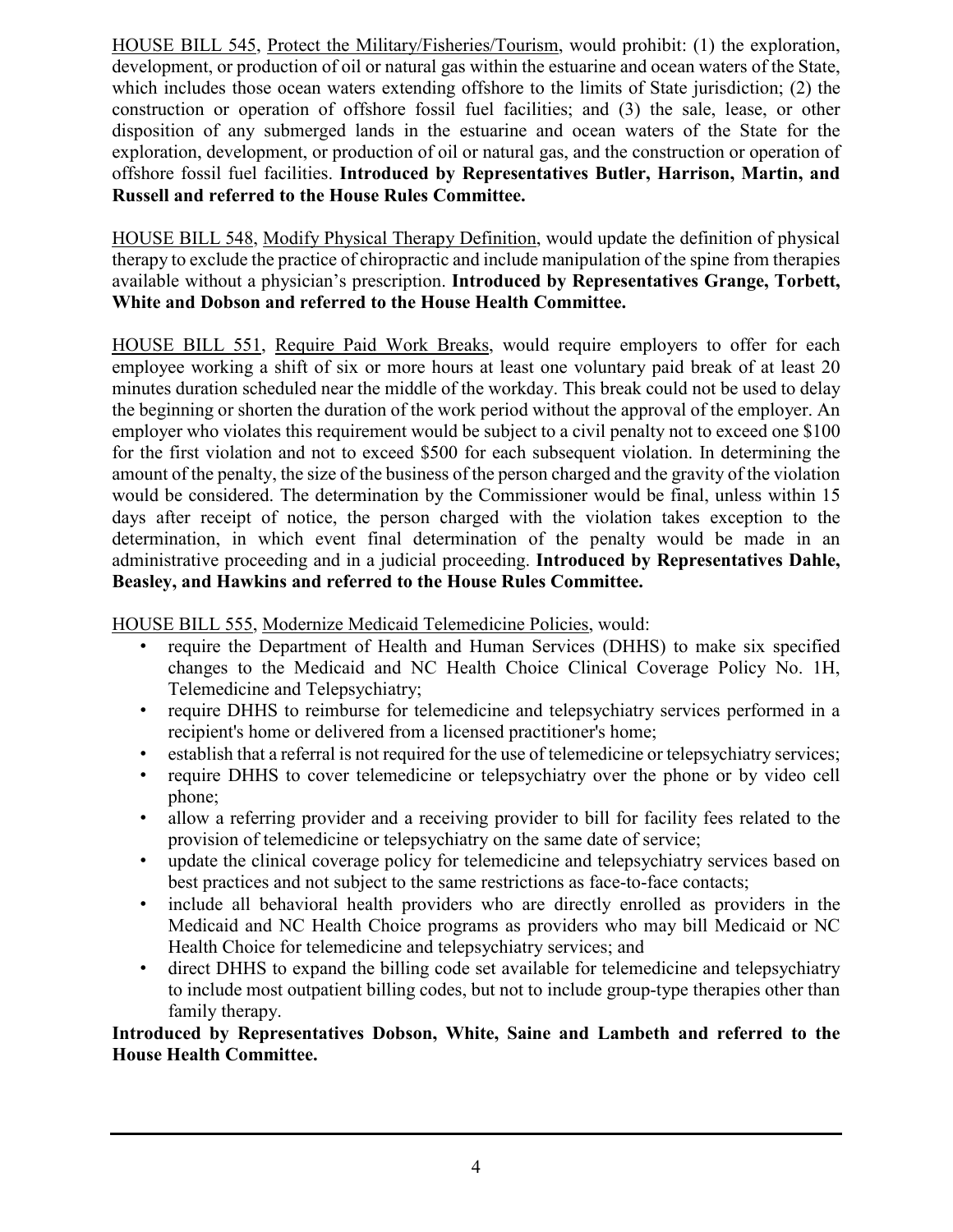HOUSE BILL 561, Strengthen Dangerous Dog Laws, would provide additional protections for victims of dangerous dogs by:

- requiring the person or Board making the determination that a dog is a "potentially dangerous dog" to impound the dog and notify the owner in writing, giving the reasons for the determination, before the dog may be considered potentially dangerous;
- requiring, if the potentially dangerous dog determination is upheld or the owner of the dog does not appeal the determination, to be returned to the owner only upon (i) the owner paying the costs of the impoundment, and (ii) the person or Board that made the "potentially dangerous dog" determination finding that the owner's confinement of the animal meets specified requirements;
- making the owner of a dangerous dog that attacks a person and causes physical injuries requiring medical treatment in excess of \$100 *or attacks and kills a dog under the immediate control of a person* guilty of a Class 1 misdemeanor; and
- defining, for these purposes, "under the immediate control of a person" as on a leash or held in the arms of the person.

### **Introduced by Representative Torbett and referred to the House State and Local Government Committee.**

HOUSE BILL 562, Health Care Reimbursement Contracts/AOBS, would:

- mandate that a reimbursement contract between a health care provider and an insurer or a third-party payor require that reimbursement be made directly to the health care provider for any covered service required by the health care provider under the contract;
- require an insurer or third-party payor to accept and honor a completed and validly executed assignment of benefits agreement that assigned the insured's reimbursement benefits to a health care provider (Applies only if there is no reimbursement contract between the provider and the insurer.); and
- extend existing prompt claims payment provisions, which generally require payment within 30 days, to payments made under reimbursement contracts or through an assignment of benefits agreement.

### **Introduced by Representative Torbett and referred to the House Insurance Committee. This legislation is supported by the North Carolina College of Emergency Physicians.**

HOUSE BILL 566, Polluter Pays, would make persons causing or contributing to contamination of water or air pollution which is causing danger to the health or safety of the public responsible for costs of cleanup and provision of alternative water supplies to persons with water supplies affected by such contamination. The bill would also prohibit an electric public utility from recovering costs related to the management of coal combustion ash and unlawful discharges from coal ash ponds. **Introduced by Representatives Harrison, Russell, Hunt, and B. Turner and referred to the House Energy and Public Utilities Committee.**

HOUSE BILL 568, Add'l Measures for Emerging Contaminants, would establish enhanced requirements for dischargers of pollutants to the State's air and water, provide increased funding for the Department of Environmental Quality, and make other statutory changes necessary to address contamination of drinking water supplies in the State in order to protect human health. **Introduced by Representatives Butler, Harrison, Autry, and Richardson and referred to the House Environment Committee.**

HOUSE BILL 573, Give WC for PTSD in First Responders, is substantially similar to House Bill 622, which is summarized below in this legislative report. **Introduced by Representatives Shepard, Torbett and Saine and referred to the House Judiciary Committee.**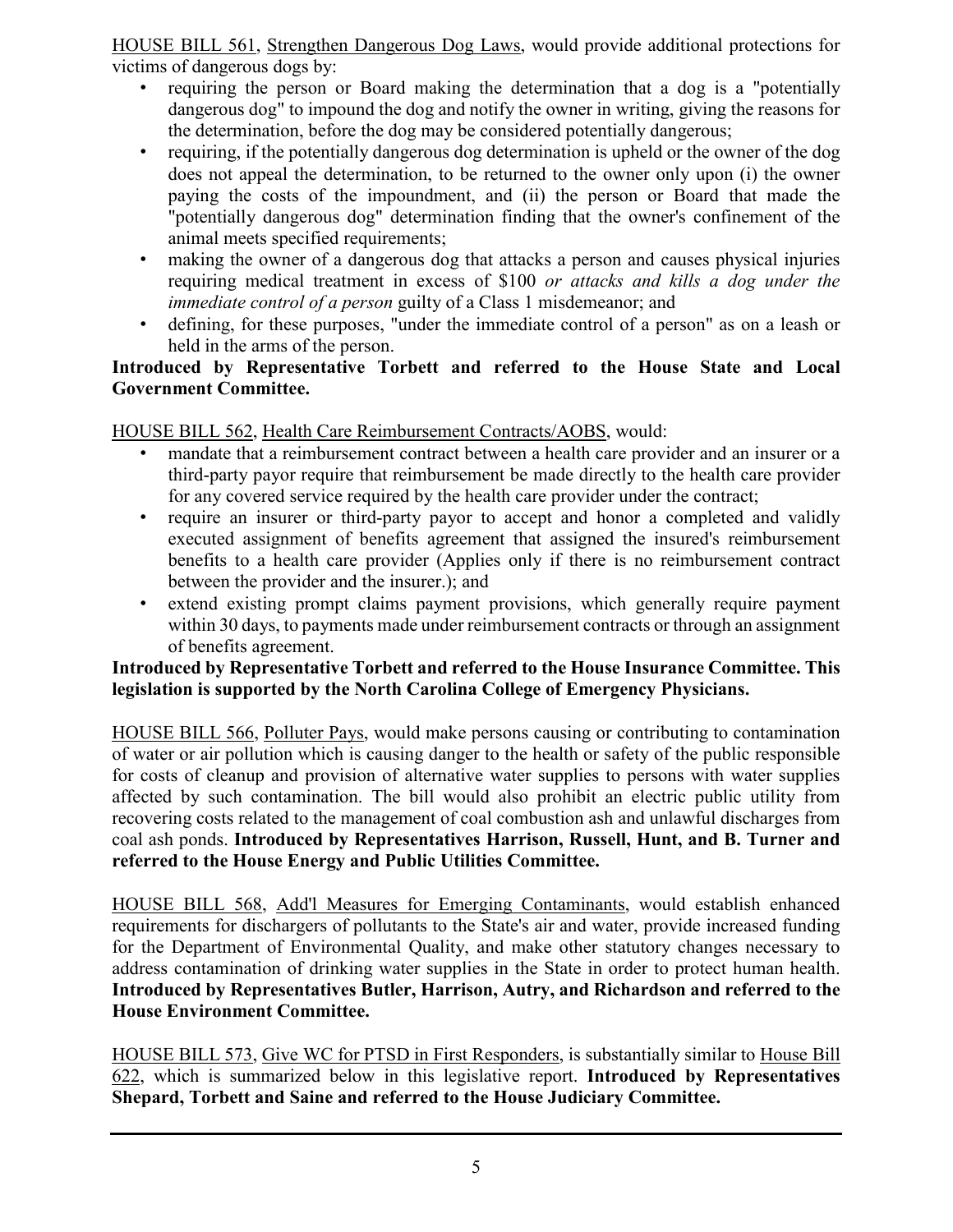HOUSE BILL 574, Fix Our Democracy, would:

- amend the North Carolina Constitution to establish the Citizens Redistricting Commission;
- reenact legislation that established a nonpartisan method of electing supreme court justices and court of appeals judges beginning 2020;
- extend the waiting period for former legislators who become lobbyists;
- modernize the voter registration process by establishing the Fair Elections Program;
- increase transparency in the legislative process by requiring 48 hours' notice of meetings of all legislative committees; and
- direct the Legislative Services Officer to develop a plan to provide live video and audio streaming of all meetings of legislative committees and commissions meeting in the legislative complex.

### **Introduced by Representatives Clemmons, Autry, Dahle, and Graham and referred to the House Redistricting Committee.**

HOUSE BILL 575, Establish Birth Center Licensure Act, would:

- prohibit the establishment or operation of a birth center in the state without first obtaining a license from the Department of Health and Human Services (DHHS);
- create the NC Birth Center Commission;
- direct DHHS to issue a one-year license upon the recommendation of the NC Birth Center Commission that designates the number of beds and the number of rooms allowed;
- authorize DHHS to deny, suspend or revoke a license for substantial failure to comply with rules;
- prohibit a licensed birth center from providing services outside of the scope the license, including surgical procedures outside those performed during an uncomplicated birth, abortions, general anesthesia and vaginal birth after cesarean;
- require all licensed birth centers to be subject to DHHS inspections;
- give DHHS authority to investigate birth centers in the same manner as hospitals; and
- direct DHHS to inspect birth centers as it deems necessary to investigate unexpected occurrences involving death or serious physical injury and reportable adverse outcomes.

### **Introduced by Representatives Murphy, Lambeth, Dobson and White and referred to the House Health Committee.**

HOUSE BILL 576, County Eugenics Compensation, would allow counties to adopt an ordinance to provide for the compensation of qualified recipients asexualized or sterilized under county authority. Records of all inquiries of eligibility, claims, and payments would be confidential and not public records. **Introduced by Representatives Quick, Hardister, Harrison, and Lambeth and referred to the House Judiciary Committee.**

HOUSE BILL 579, Local Communicable Disease Programs/Funds, would appropriate \$8 million in recurring funds for 2019-20 and \$8 million in recurring funds for 2020-21 from the General Fund to the Department of Health and Human Services, Division of Public Health, to be allocated to local health departments to expand local infrastructure for the surveillance, detection, control, and prevention of communicable diseases. **Introduced by Representatives White, Lambeth, Dobson and Potts and referred to the House Health Committee.**

HOUSE BILL 587, Repeal Death Penalty, would repeal the death penalty and provide that all current prisoners sentenced to death will be resentenced to life imprisonment without the possibility of parole. **Introduced by Representatives Meyer, Black, and Hawkins and referred to the House Judiciary Committee.**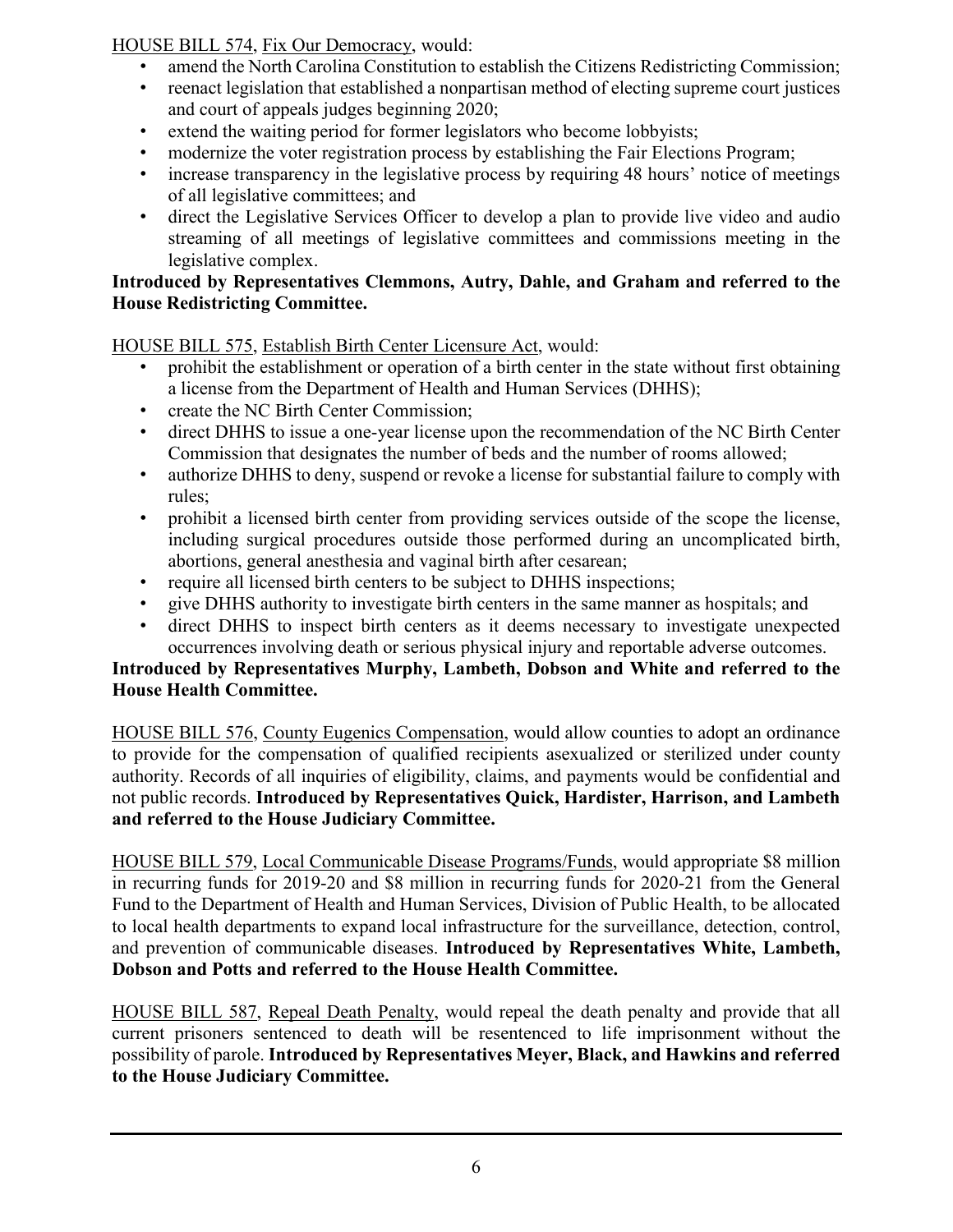HOUSE BILL 589, Let NC Vote Act, would:

- provide for automatic voter registration at driver's license offices, public agencies, community colleges, and colleges and universities of the University of North Carolina system;
- require the Bipartisan State Board of Elections and Ethics Enforcement to implement an outreach campaign informing citizens about automatic voter registration;
- allow individuals who meet the criteria to register to vote or change voter registration online;
- reestablish same day registration, including on election day;
- reestablish the program to preregister sixteen and seventeen year olds;
- make changes to photographic identification to vote in person; and
- restore the last Saturday of early one-stop voting.

### **Introduced by Representatives Meyer, Morey, Farmer-Butterfield, and John and referred to the House Elections and Ethics Law Committee.**

HOUSE BILL 590, Amend Administrative Procedure Laws, would make various amendments to the State's administrative procedure laws, including:

- providing that an agency is not required to publish a notice of text in the North Carolina Register or hold a public hearing when it proposes to change the rule in response to a request or an objection by the Commission, unless the Commission determines that the change is substantial;
- clarifying the contested case policy to provide that a party or person aggrieved is not required to petition an agency for rule making or to seek or obtain a declaratory ruling before commencing a contested case; and
- providing that a person aggrieved is not required to petition an agency for rule making or to seek or obtain a declaratory ruling before obtaining judicial review of a final decision or order.

### **Introduced by Representatives Riddell, Stevens, Hardister, and Floyd and referred to the House Judiciary Committee.**

HOUSE BILL 595, Tax Returns Uniformly Made Public Act/Funds, would require a candidate for President or Vice President of the United States to file the candidate's federal income tax return before the candidate's name appears on the general election ballot. The State Board of Elections would make the federal income tax returns publicly available on its website within seven days after the income tax returns have been filed. The bill also would provide \$100,000 in each of the next two years to the State Board of Elections to develop and maintain the information required. **Introduced by Representatives Dahle, Harrison, Fisher, and Morey and referred to the House Elections and Ethics Law Committee.**

HOUSE BILL 596, Child Sex Abuse/Strengthen Laws, is identical to Senate Bill 199, summarized in the March 12, 2019, Legislative Report. **Introduced by Representatives Riddell, Faircloth, Torbett, and B. Turner and referred to the House Judiciary Committee.**

HOUSE BILL 602, Born-Alive Abortion Survivors Protection Act, is identical to Senate Bill 359, summarized in the April 9, 2019, Legislative Report. **Introduced by Representatives McElraft, Conrad, Stevens, and Hurley and referred to the House Health Committee. The bill was heard and approved by the House Health Committee and will next be considered by the House Rules Committee.**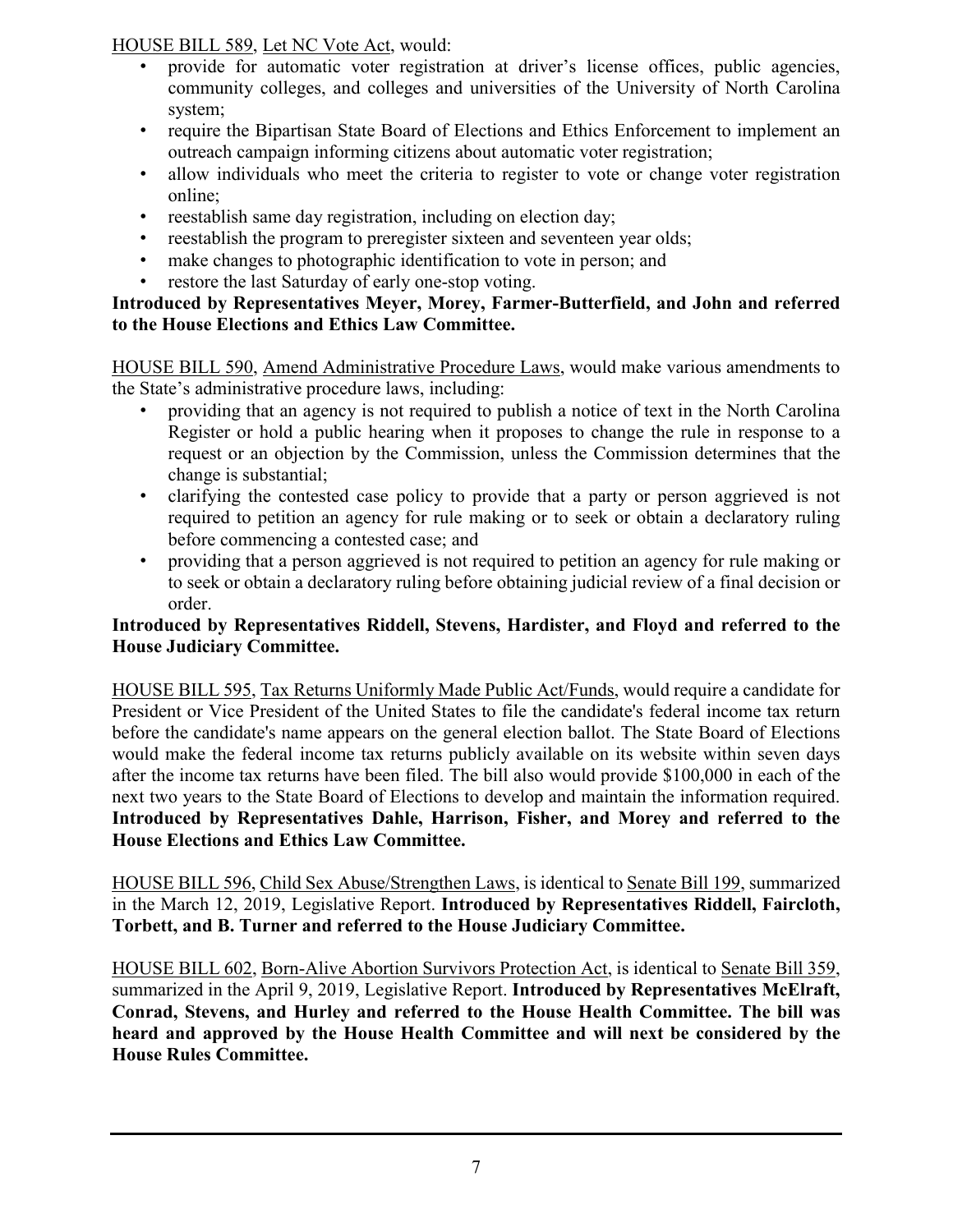HOUSE BILL 608, SBI Emergency Pen Register/Trap and Trace, would:

- amend the law for Pen Registers; Trap and Trace Devices (basically phone taps or other means to retrieve electronic information), by adding a new section allowing the State Bureau of Investigation (SBI) to conduct warrantless use of a phone tap in emergency situations;
- amend the law concerning prohibition and exceptions, by allowing for any one of the listed exceptions to be sufficient for overcoming the general prohibition on the installation or use of a phone tap, and by adding a new exception for emergency circumstances as provided;
- amend the law concerning what a judge must find before entering an ex parte order authorizing the installation and use of a phone tap and would change the standard for situations involving the commission of a felony, Class A1 or Class 1 offense from reasonable suspicion to probable cause. Would add additional ground which consists of findings that there exists an emergency situation as provided in statute and that the requested device will provide material aid in locating an individual at imminent risk of death or serious physical harm;
- authorize an SBI agent to install without a warrant on an emergency basis a phone tap, but would require the agent to seek an order approving the installation or use within 48 hours; without the order, the installation or use must immediately terminate when the information is sought, the request for an order is denied, or 48 hours has passed, whichever occurs first;
- require the agent to determine that either (1) there exists immediate danger of death or serious bodily injury to any person and there are grounds upon which an order could be entered pursuant to statute to authorize the installation and use of a phone tap, or (2) an individual has disappeared, a child has run away, or a person is missing for which no criminal charge per statute is readily apparent, but where there may be an immediate danger of death or serious bodily injury based wholly or partly on the individual's age, physical condition, or circumstances surrounding his or her disappearance;
- make an agent who violates the provisions regarding seeking an order or termination of the use of a phone tap device guilty of a Class 1 misdemeanor; and
- require a person who provides assistance to be reasonably compensated for expenses incurred.

### **Introduced by Representatives McNeill and Hurley and referred to the House Judiciary Committee, if favorable, House Rules Committee.**

HOUSE BILL 611, Amend Rules of Evid./Binding Arbitration, would:

- repeal Rule 414 of the Rules of Evidence, which limited evidence offered to prove past medical expenses to evidence of the amounts actually paid to satisfy the bills and evidence of the amounts actually necessary to satisfy the bills that have been incurred but not yet satisfied;
- amend Rule 411 of the Rules of Evidence (Liability Insurance) to provide that nothing in the rule may be construed to infer that the term "insurance" as used in the rule, or the introduction of evidence of other forms of "insurance," including health insurance, disability insurance, or other forms of benefits that may be characterized as "insurance," will be barred by this rule, with the exception of parties introducing evidence of any payments made by insurance under the collateral source rule;
- allow any named party to an action to elect binding arbitration when all of the following conditions exist: (1) an admission of negligence by all named defendants to the action that is signed by all named parties; (2) an express limitation by the named party with the burden of proof on damages associated with the action that all alleged damages shall not exceed the amount in controversy set forth for district court; and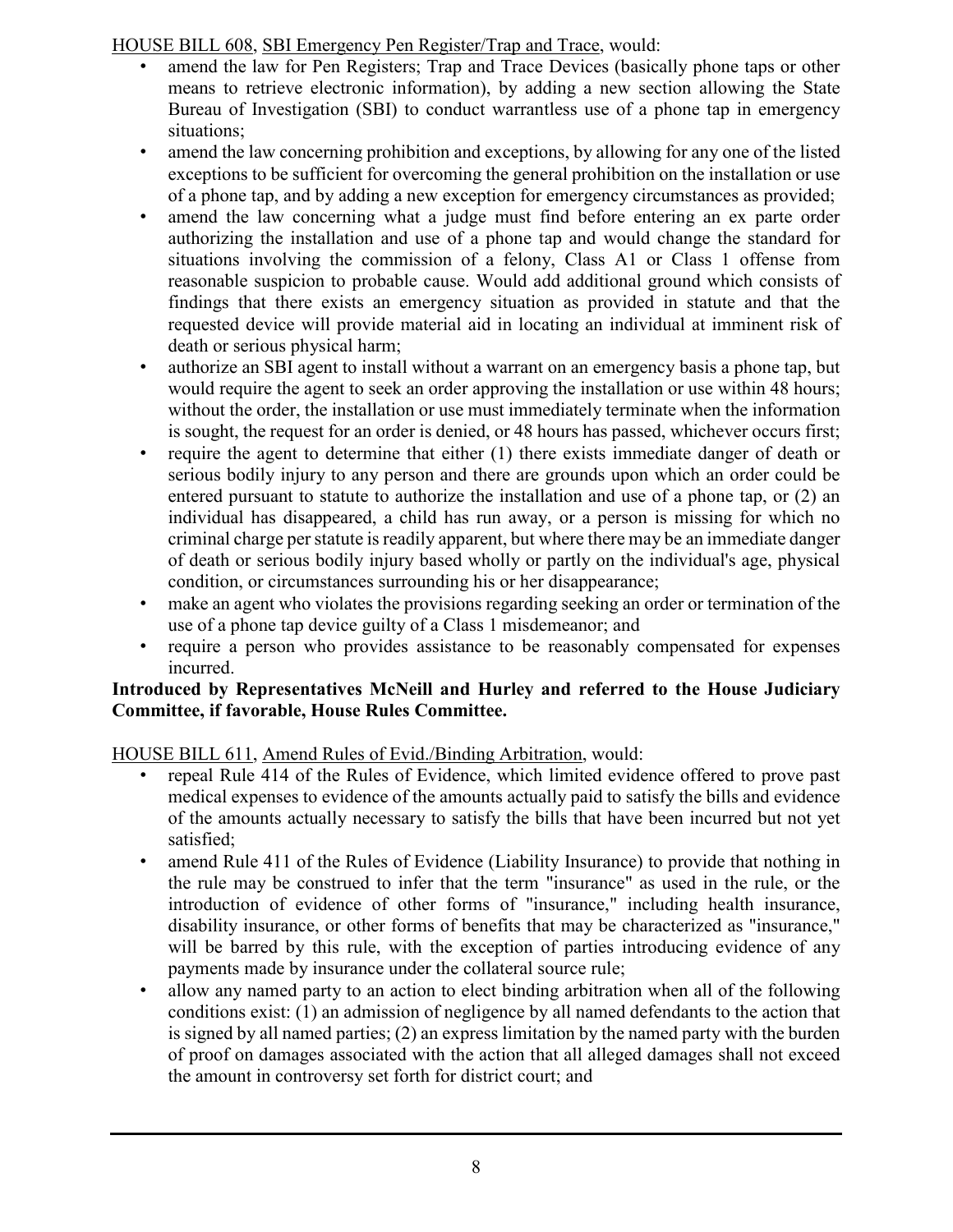• provide that binding arbitration extinguishes the rights of named plaintiffs to any recovery beyond the insurance coverage limits pertinent to the action.

### **Introduced by Representatives Stevens, Davis, and Zachary and referred to the House Judiciary Committee.**

HOUSE BILL 613, Essential Services for Homeless Youth, would:

- allow unaccompanied homeless minors to give consent for certain health services, if the minor gives the provider acceptable documentation that he or she is an unaccompanied homeless minor; and
- require the Social Services Commission to adopt rules facilitating access to child care for children experiencing homelessness.

### **Introduced by Representatives Fisher and Dobson and referred to House Committee on Homelessness, Foster Care and Dependency.**

HOUSE BILL 614, Kelsey Smith Act, would:

- require a wireless service provider, upon request of a law enforcement agency, to provide call location data concerning the phone of a user;
- allow a law enforcement agency to request data only in an emergency situation that involves an imminent risk of death or serious physical harm and only request the amount of data reasonably necessary to prevent the imminent death or serious physical harm;
- allow a wireless service provider to establish procedures for voluntary disclosure of call location data;
- prohibit a civil action from being brought in any court against any wireless service provider or any other person for providing call location data if the provider acted in good-faith reliance upon the representations of the law enforcement agency as required;
- require all wireless service providers registered to do business in the State to submit emergency contact information to the State Bureau of Investigation to facilitate requests from law enforcement agencies for call location data each year by June 15 or immediately upon any change in emergency contact information; and
- require the State Bureau of Investigation to maintain a database containing emergency contact information for all wireless service providers registered to do business in the State and make the information readily available upon request.

### **Introduced by Representatives Hurley, McNeill, Carter, and C. Smith and referred to the House Judiciary Committee.**

HOUSE BILL 622, Provide WC for PTSD in First Responders, would:

- create a new category of employment-related occupational diseases for first responders for workers compensation;
- include posttraumatic stress disorder (PTSD) as a compensable occupational disease, provided the PTSD is due to causes and conditions characteristic of the profession and resulted from a first responder acting within his or her employment;
- require the PTSD to be demonstrated by a preponderance of medical evidence by a licensed psychiatrist to qualify for compensation;
- limit the time for filing notice of injury or death for compensation to 52 weeks after diagnosis; and
- require employing agencies of first responders, including volunteers, to provide educational training related to mental health awareness, prevention, mitigation, and treatment.

**Introduced by Representatives Grange, Saine, R. Turner and Dobson and referred to the House Judiciary Committee.**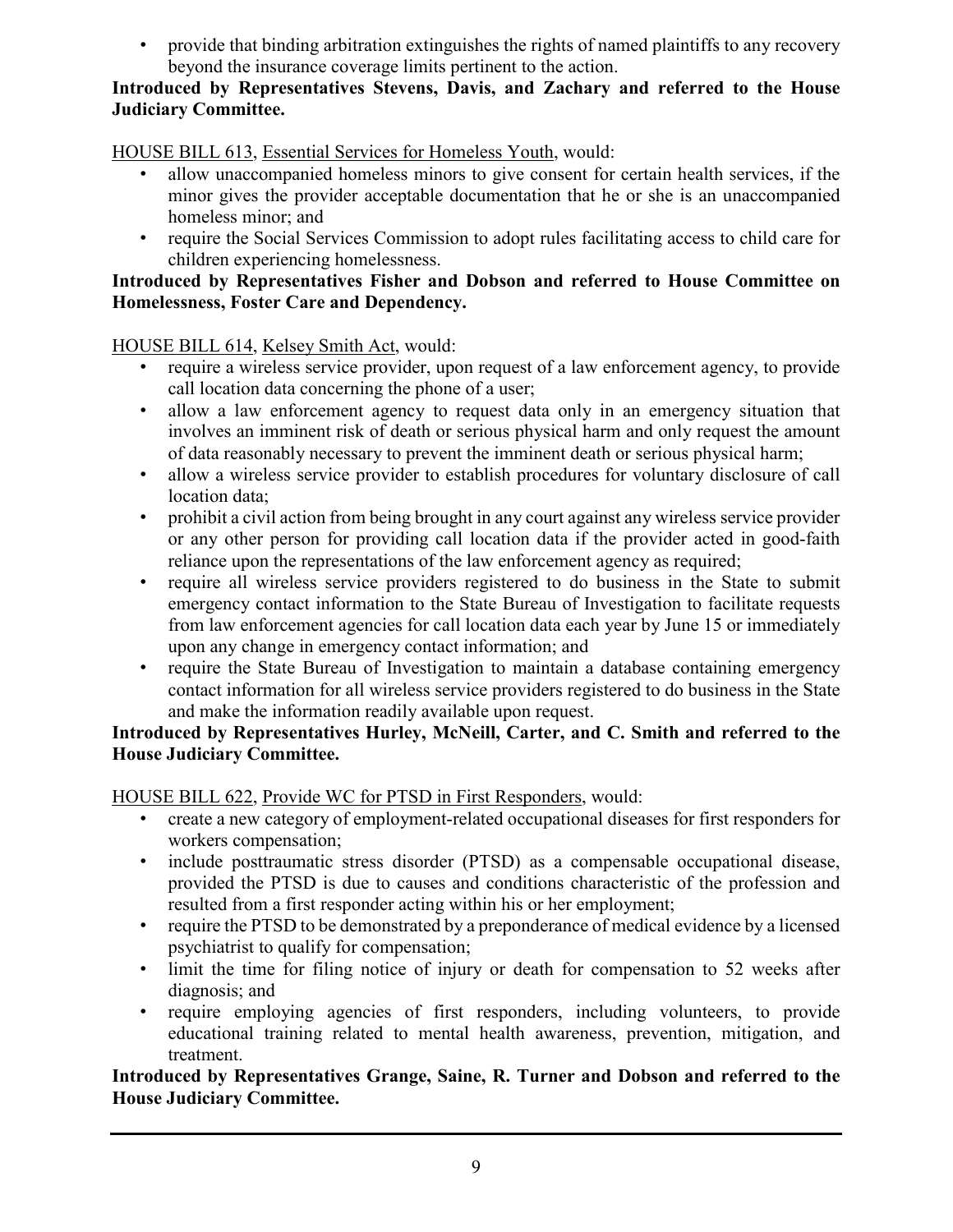SENATE BILL 424, Fully Fund School Counselors & Psychologists, would:

- appropriate \$87.3 million for the 2019-20 fiscal year to achieve statewide ratios of one counselor to 322 students and one psychologist for 1,234 students;
- appropriate \$174.7 million for the 2020-21 fiscal year, to achieve statewide ratios of one counselor to 282 students and one psychologist to 895 students;
- appropriate \$262 million for the 2021-22 fiscal year and each subsequent fiscal year to achieve statewide ratios of 1 counselor to 250 students and one psychologist to 700 students; and
- establish that school counselors hired with these funds have a first responsibility to provide preventative and responsive services, including mental health counseling.

### **Introduced by Senators McKissick, Peterson and Mohammed and referred to the Senate Rules Committee.**

### SENATE BILL 430, Health Insurance Provider Payment Stability, would:

- require insurers to give a health care provider or health care facility written notice at least 30 days before an insurer retroactively denies a previously paid claim;
- require the retroactive denial of a previously paid claim, the recovery of overpayments, or the offsetting of future payments to be made within six months (was, two years) after the date of the original claim, unless one of the provided exceptions apply;
- expand the exceptions to this timeline a situation where the claim was subject to coordination of benefits with another insurer, in which case the time period is extended to 18 months, and instances in which the claim submitted was a duplicate claim; and
- require recovery of underpayments or nonpayments by a health care provider or health care facility to be made within six months (was, two years) after the date of the original claim adjudication, with some exceptions.

### **Introduced by Senators Perry and Krawiec and referred to the Senate Health Care Committee.**

## SENATE BILL 431, Provider Credentialing/Reimbursement, would:

- modify the existing credentialing provisions to apply them to licensed health care providers entering into new insurer contracts, instead of limiting the credentialing to licensed health care practitioners;
- require insurers providing a health benefit plan and credentialing providers for its networks to establish reasonable protocols and procedures for reimbursing health care provider applicants for covered health care services provided during the period in which the provider credentialing application is pending;
- require an insurer that has an existing contract with a group health care provider practice to participate in a health benefit plan network that credentials providers for its networks;
- require the insurer to maintain a process to assess and verify the qualifications of a new health care provider that joins the group practice within 60 days of receipt of a completed provider credentialing application form; and
- limit reimbursement for a health care provider's services pending credentialing application approval that is later denied (and the provider does not otherwise contract as part of the health benefit plan's provider network) to the amount paid by the patient if the provider been in-network with the health benefit plan at the time the services were rendered.

### **Introduced by Senators Perry and Krawiec and referred to the Senate Rules Committee.**

SENATE BILL 439, PED Study/DPS/Health Services/Funds for FTE, is identical to House Bill 141, summarized in the February 27, 2019, Legislative Report. **Introduced by Senators Waddell and Foushee and referred to the Senate Rules Committee.**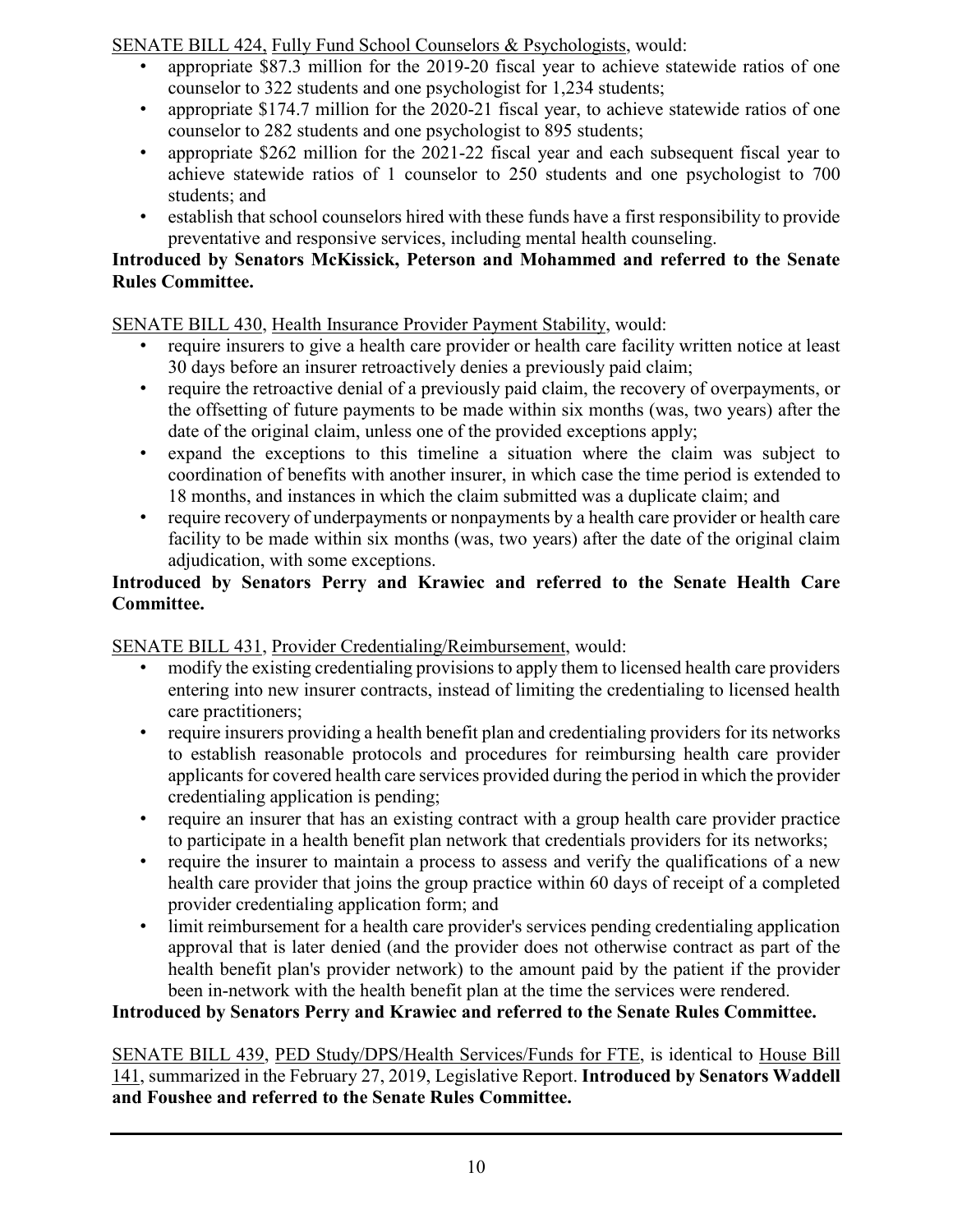SENATE BILL 450, Study Statewide Year-Round School Calendar, would direct the Department of Public Instruction to study and make recommendations on the feasibility and potential outcomes of a statewide year-round school year, including the following: (1) educational outcomes; (2) summer learning loss; (3) testing administration; (4) dual enrollment in community college courses for high school students; (5) travel and tourism participation and revenues; (6) seasonal employment; (7) extracurricular learning opportunities and camps; (8) scheduling for families and communities; (9) implementation considerations; and (10) any other area deemed relevant. DPI would report on the results of its study, including any proposed legislation to the Joint Legislative Education Oversight Committee no later than May 1, 2020. **Introduced by Senator Burgin and referred to the Senate Rules Committee.**

SENATE BILL 464, Full Repeal of HB2, is identical to House Bill 515, summarized in the April 9, 2019, Legislative Report. **Introduced by Senators Van Duyn, Foushee, and Mohammed and referred to the Senate Rules Committee.**

SENATE BILL 473, Various OLB and Administrative Law Changes, would: (1) reform financial reporting of occupational licensing boards; (2) authorize agencies to make technical corrections to adopted rules without review by the Rules Review Commission; (3) authorize the Codifier of Rules to make technical corrections to adopted rules; (4) clarify that a party may commence a contested case in a dispute with an agency without petitioning the agency for rule making or obtaining a declaratory ruling; and (5) revise the process for the review and readoption of existing rules. **Introduced by Senator Wells and referred to the Senate Rules Committee.**

SENATE BILL 478, Removal Power/Modify Reporting, would require the Governor, within 30 days after receiving a written recommendation from the President Pro Tem of the Senate or the Speaker of the House, to remove a person appointed to a board or commission by the General Assembly for misfeasance, malfeasance, or nonfeasance. **Introduced by Senator Sawyer and referred to the Senate Rules Committee.**

SENATE BILL 479, North Carolina Cancer Registry Improvement, would:

- require insurers that offer a health benefit plan in North Carolina to electronically submit quarterly reports to the central cancer registry for each cancer or benign brain or central nervous system tumor diagnosis; and
- require entities participating in capitated contracts for coverage of Medicaid or NC Health Choice services, report electronically on a quarterly basis to the central cancer registry each diagnosis of cancer or benign brain or central nervous system tumor in any Medicaid or NC Health Choice recipient covered by the entity under contract.

### **Introduced by Senator Sawyer and referred to the Senate Rules Committee.**

SENATE BILL 482, The Haiden Prevatte Act, would allow a local law enforcement officer to determine when a dog is a "potentially dangerous dog." The bill would make an owner of a dangerous dog guilty of (1) a Class 1 misdemeanor if the dog attacks a person and causes physical injury to the person, injury to the person's personal property, or both physical injury to the person and injury to the person's personal property, or (2) a Class I felony if the dog kills a person. **Introduced by Senator McInnis and referred to the Senate Rules Committee.**

SENATE BILL 485, Destruction of Certain Firearms/Local Option, would allow cities and counties to adopt an ordinance allowing for the destruction of firearms found, received, confiscated, or seized in accordance with applicable law. **Introduced by Senators McKissick and Britt and referred to the Senate Rules Committee.**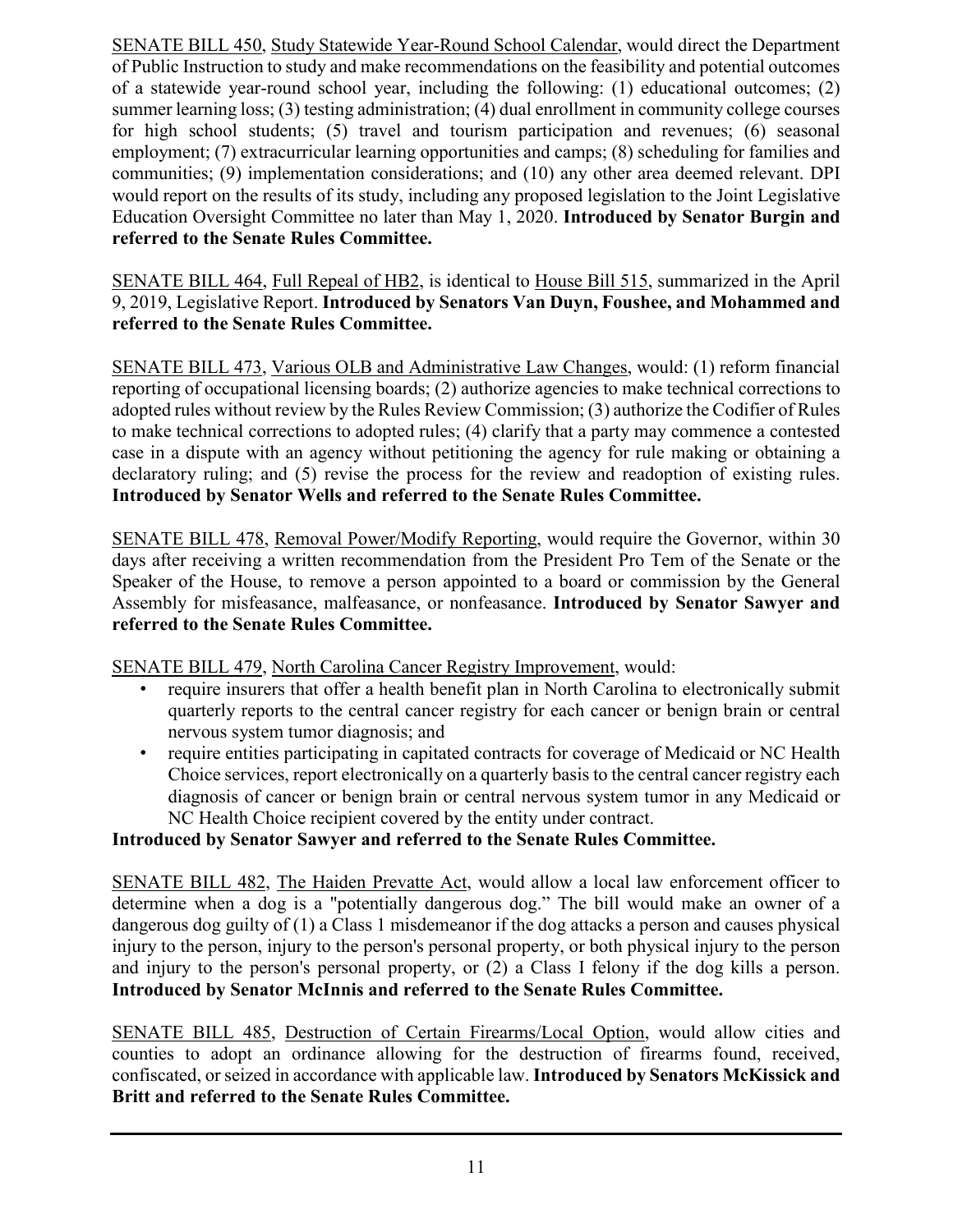### SENATE BILL 486, North Carolina Equal Pay Act, would:

- prohibit an employer from discriminating in any way on the basis of gender in the payment of salary or wages, including benefits and other compensation, or pay any person salary or wage rates less than the rates paid to employees of a different gender for comparable work;
- allow variations in salary and wages, including benefits or other compensation if the variations are based on: (1) a bona fide system that rewards seniority with the employer, if time spent on leave due to a pregnancy-related condition and protected parental, family, and medical leave does not reduce seniority; (2) a bona fide merit system; (3) a bona fide system that measures earnings by quantity or quality of production or sales; (4) the geographic location in which a job is performed; (5) education, training, or experience to the extent such factors are reasonably related to the particular job in question and consistent with business necessity; and (6) travel, if the travel is a regular and necessary condition of the particular job;
- make it unlawful for an employer to do any of the following:
	- o require, as a condition of employment, that an employee refrain from inquiring about, discussing, or disclosing information about either the employee's own wages, including benefits or other compensation, or about any other employee's wages;
	- o screen job applicants based upon their wage, including benefits or other compensation, or salary histories, including by requiring that an applicant's prior wages, including benefits or other compensation or salary history, satisfy minimum or maximum criteria;
	- o seek the salary history of any prospective employee from any current or former employer; however, a prospective employee could provide written authorization to a prospective employer to confirm prior wages only after any offer of employment with compensation has been made;
	- o discharge or in any manner retaliate against any employee because the employee (i) opposed any act or practice made unlawful by this section, (ii) made or is about to make a complaint or has caused or is about to cause to be instituted any proceeding under this section, (iii) testified or is about to testify, assist, or participate in any manner in an investigation or proceeding under this section, or (iv) disclosed the employee's wages, benefits, or other compensation or has inquired about or discussed the wages of any other employee;
- provide that an employer who violates this section is liable to the employee affected in the amount of the employee's unpaid salary or wages, including benefits or other compensation;
- provide that an agreement between the employer and an employee to work for less than the wage to which such employee is entitled or an employee's previous wage or salary history is not a defense to an action;
- allow the court, in addition to any judgment awarded to the plaintiff, to allow a reasonable attorneys' fee and the costs of the action to be paid by the defendant;
- require an action to be brought within three years after the date of the alleged violation;
- provide that, for these purposes, a violation occurs when (i) a discriminatory compensation decision is made or other practice is adopted, (ii) an employee becomes subject to a discriminatory compensation decision or other practice, or (iii) an employee is affected by application of a discriminatory compensation decision or practice, including each time wages, benefits, or other compensation are paid, resulting in whole or in part from such a decision or practice; and
- require employers to post a notice in their workplaces notifying employees of their rights in a conspicuous place in at least one location where employees congregate.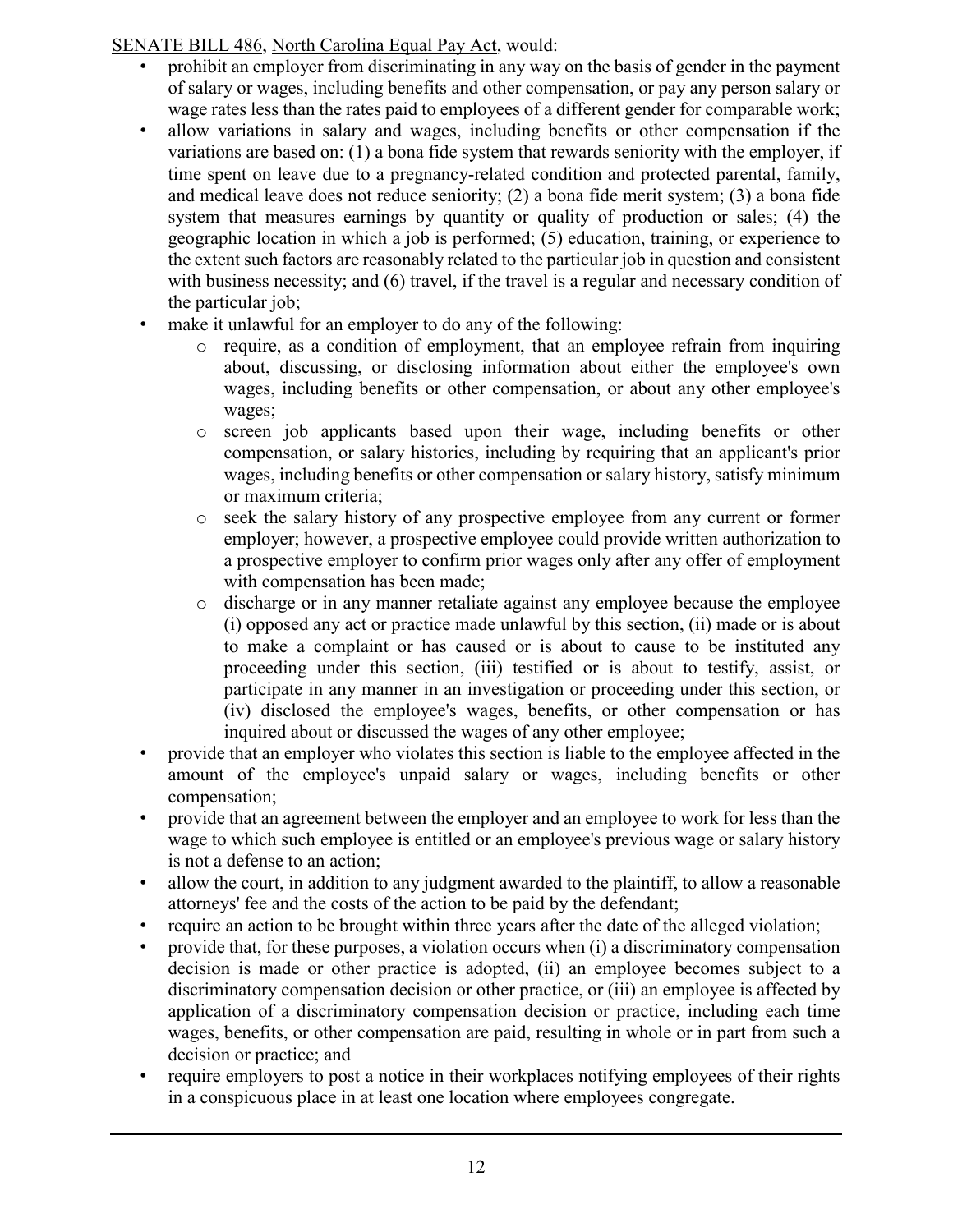### **Introduced by Senators McKissick, Marcus, deViere and referred to the Senate Rules Committee.**

SENATE BILL 495, Automatic & Online Voter Registration, would:

- provide for automatic voter registration at driver's license offices, public agencies, community colleges, and colleges and universities of the University of North Carolina;
- provide that information acquired for purposes of automatic voter registration is to be kept confidential, including compliance with any voter registration requirements;
- provide that, if a person who is ineligible to vote becomes registered to vote pursuant to this section, the presumption will be that the person's registration is deemed officially authorized and will not be attributed to any fault of the person; however, any person who willfully and knowingly and with fraudulent intent gives false information on the application would be guilty of a Class I felony;
- require the State Board of Elections to implement an outreach campaign informing citizens about automatic voter registration; and
- allow individuals who meet certain criteria to register to vote or change voter registration online.

### **Introduced by Senators Woodard, Clark, and Lowe and referred to the Senate Rules Committee.**

SENATE BILL 497, Animal Abuse Registry, would require the North Carolina State Bureau of Investigation, beginning January 1, 2020, to post a publicly accessible list on its website of any person convicted of an animal abuse offense on and after that date. The list would include a photograph taken of the convicted animal abuser as part of the booking process, the animal abuser's full legal name, and other identifying data as the Bureau determines is necessary to properly identify the animal abuser and to exclude innocent persons. The list would not include the abuser's Social Security number, drivers license number, or any other State or federal identification number. For a first conviction for an animal abuse offense, the Bureau would maintain the person's name and other identifying information for two years following the date of conviction, after which time the Bureau would remove the person from the list; provided that the person is not convicted of another animal abuse offense during that two-year period. If a person receives a subsequent conviction for an animal abuse offense, the Bureau would maintain the person's name and other identifying information for five years following the date of the most recent conviction, after which time they would be removed from the list; provided that the person is not convicted of another animal abuse offense during that five-year period. **Introduced by Senator Woodard and referred to the Senate Rules Committee.**

SENATE BILL 501, Knight-LeCount Advocacy for Marrow Ed. & Reg, would:

- designate November as Marrow Donation Awareness Month;
- direct the Department of Health and Human Services (DHHS) to make available on its website a public service announcement regarding bone marrow donation and transplantation; and
- require DHHS to provide a link to the public service announcement to the Division of Motor Vehicles (DMV), which the DMV must make available on its website and broadcast on monitors at driver's license office locations across the State.

### **Introduced by Senators Smith and Hise and referred to the Senate Rules Committee.**

SENATE BILL 502, Ban the Box, would prohibit a hiring authority from inquiring into or considering the criminal history of an applicant for **public employment**, or including any such inquiry on any initial employment application form, until the hiring authority has made a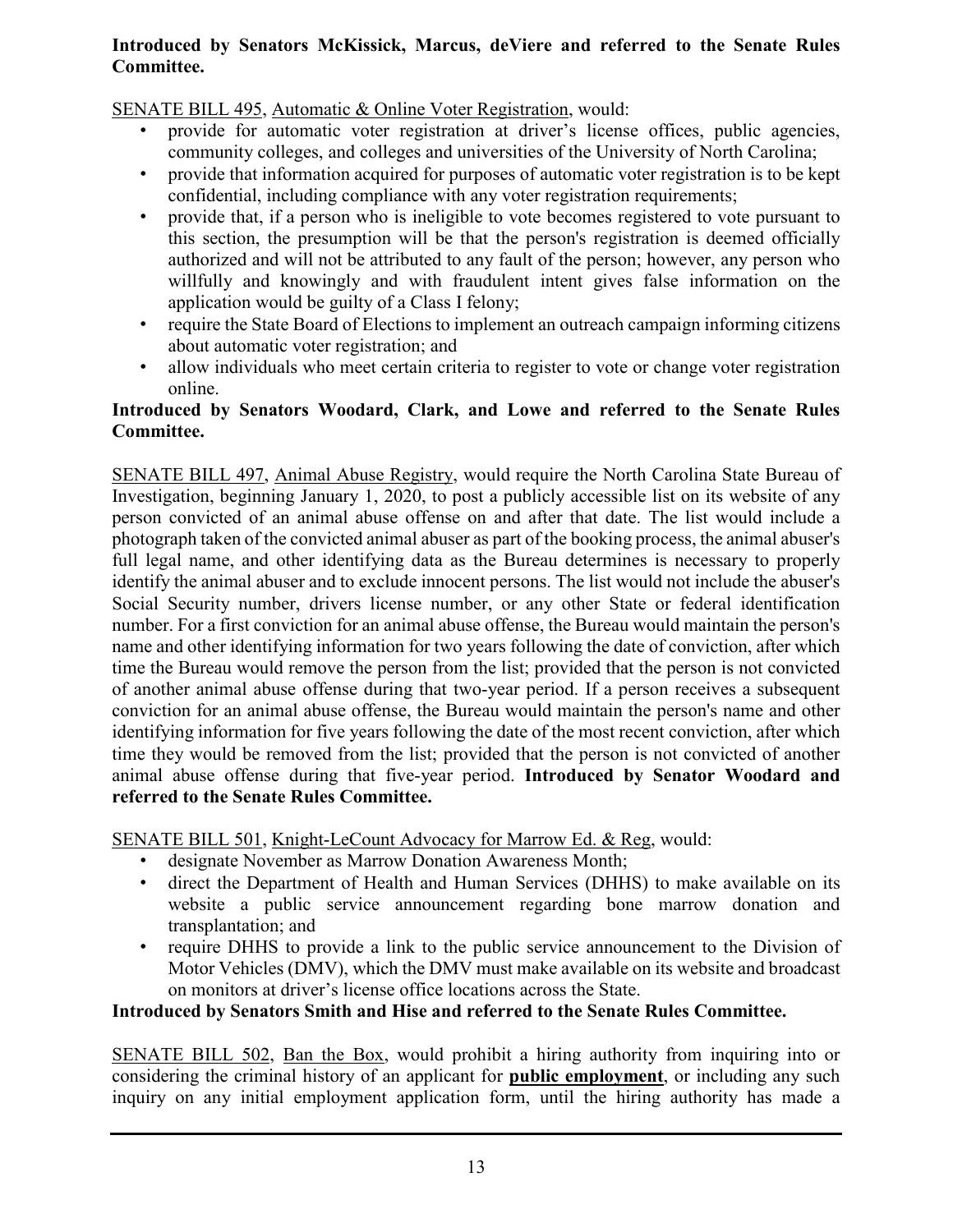conditional offer of employment to the applicant. This provision would not be applicable to positions for which a hiring authority is otherwise required by law to consider the criminal record. No person could be disqualified from public employment solely or in part because of a prior conviction, unless the conviction is determined to be substantially related to the qualifications, functions, or duties of the position. A record of arrest not resulting in conviction could not be the basis for disqualification from public employment. The hiring authority would have to inform the individual of the potential adverse employment decision based on the background check report prior to a final decision and must provide an opportunity to demonstrate that he or she was not correctly identified in the background check report or that the report is otherwise inaccurate. **Introduced by Senators Mohammed and McKissick and referred to the Senate Rules Committee.**

SENATE BILL 513, State Clean Energy Goal for 2050, would provide that, in order to avoid climate catastrophe, promote job creation and economic growth, and protect the Earth for current and future generations, it is the goal of the State that 100% of the total retail sales of electricity in North Carolina be generated from renewable energy resources by December 31, 2050. The State Energy Office, in consultation with the North Carolina Utilities Commission and the Public Staff, would develop a plan to achieve this goal and submit the plan to the 2020 Regular Session of the 2019 General Assembly upon its convening. **Introduced by Senators Nickel, Garrett, and Van Duyn and referred to the Senate Rules Committee.**

SENATE BILL 517, Protect the Military/Fisheries/Tourism, is identical to House Bill 545, summarized above in this Legislative Report. **Introduced by Senator Peterson and referred to the Senate Rules Committee.**

SENATE BILL 518, Establish PFAS Task Force/Add'l Measures, would direct the Department of Environmental Quality to establish the PFAS Task Force to: (1) identify and analyze all per- and polyfluoroalkyl substances (PFAS) in the lower Cape Fear River Basin; (2) identify their source of discharge and their health impact on the human population therein; (3) establish allowable maximum health standards for exposure to PFAS; and (4) provide for the immediate replacement and/or upgrade of drinking water systems, including private wells, within the affected area. **Introduced by Senators Peterson, deViere, and McKissick and referred to the Senate Rules Committee.**

SENATE BILL 527, Reflexology Regulation Act, would:

- require that compensation for reflexology services may be received only by a certified reflexologist, a student in a nationally recognized reflexology education program or a provider who holds a certification of completion from such a program completed no more than six months prior;
- define the certifying authority as the American Reflexology Certification Board;
- exempt from these rules certain listed licensed professionals who, in the course of their work may apply pressure to certain reflex areas on a person's body, if the application of pressure accounts for 25% or less of that person's work; and
- create a civil penalty of no more than \$5,000 for each violation of these new rules by an individual, and for violations by a place of business a civil penalty will be assessed no more than \$5,000 for each violation.

### **Introduced by Senators Gunn, Sanderson and Wells and referred to the Senate Rules Committee.**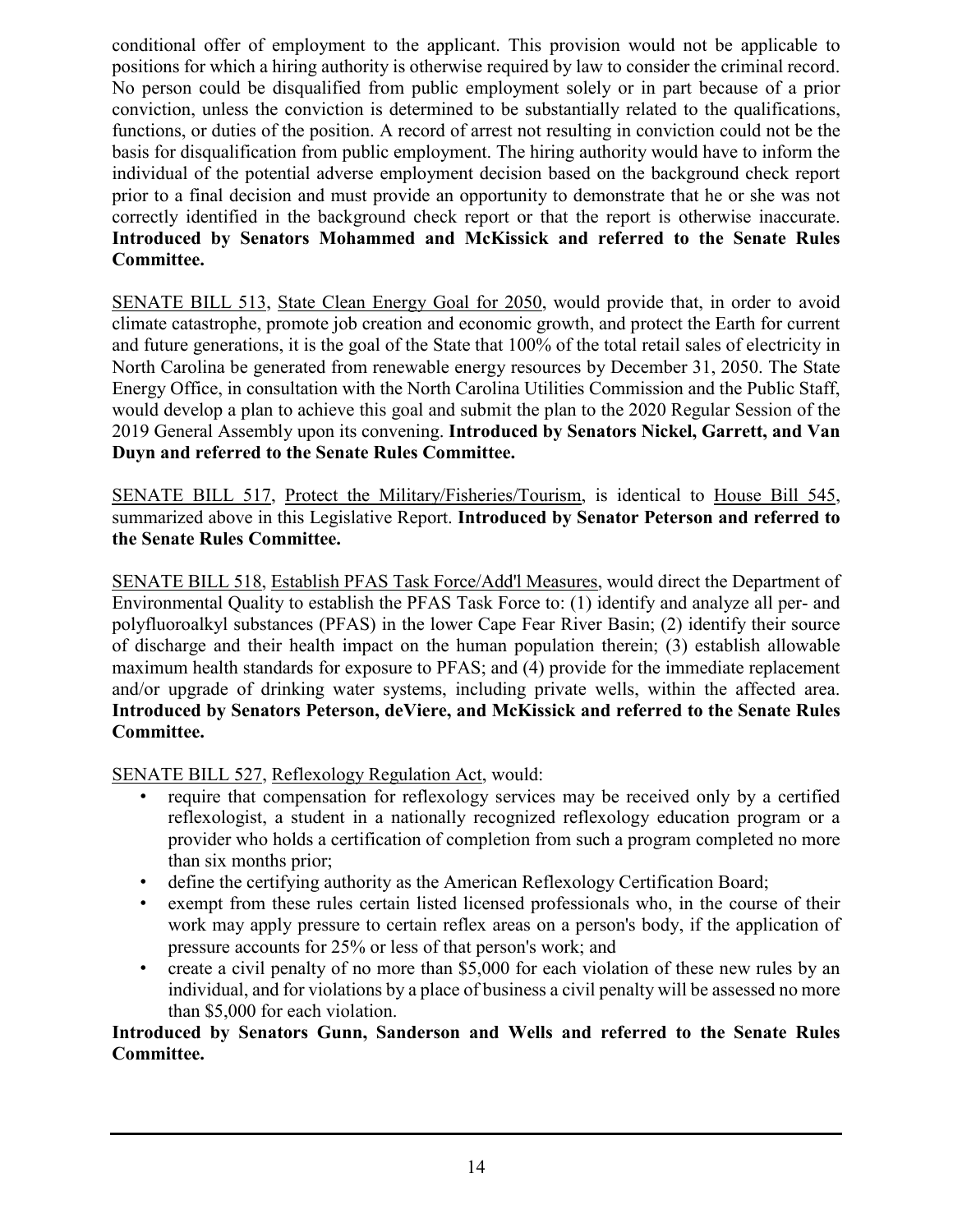SENATE BILL 539, Repeal CON Laws, would repeal North Carolina's Certificate of Need laws and make related statutory changes. **Introduced by Senator Hise and referred to the Senate Rules Committee. This bill is opposed by the North Carolina College of Emergency Physicians.**

SENATE BILL 548, Medicaid Changes for Transformation. This bill would make statutory changes that are needed to continue with the State's Medicaid transformation plan. The changes would:

- establish disenrollment procedures for both enrollees and plans for Prepaid Health Plans (PHPs) offered through Medicaid;
- establish grievance and procedures for managed care entities under Medicaid;
- require each LME/MCO operating the combined 1915(b) and (c) waivers to maintain and utilize a closed network of providers to furnish MH/IDD/SA services to its enrollees;
- **require each PHP to develop and maintain a provider network that meets access to care requirements for its enrollees**;
- require PHPs to include providers designated as essential providers by DHHS, unless DHHS approves an alternate arrangement for securing the types of served offered by the essential providers;
- require entities operating BH IDD Tailored Plans to utilize closed provider networks only for the provision of behavioral health, intellectual and developmental disability, and traumatic brain injury services;
- require PHPs to submit encounter and claims data by the commencement date of a capitated contract with the Division of Health Benefits for the delivery of Medicaid and NC Health Choice services;
- exclude from PHP coverage Medicaid services covered by the LME/MCO under combined 1915(b) and (c) waivers unless covered under a BH IDD Tailored Plan; and
- exclude from PHP coverage for a time determined by DHHS, recipients who are enrolled in the foster care system, receiving Title IV-E adoption assistance, under the age of 26 and formerly were in the foster care system, or under the age of 26 and formerly received adoption assistance.

### **Introduced by Senators Krawiec and Bishop and referred to the Senate Rules Committee.**

### SENATE BILL 549, Child Welfare/Behavior Health Pilot/Funds, would:

- direct the Department of Health and Human Services (DHHS), Division of Social Services, in collaboration with the Division of Mental Health, Developmental Disabilities, and Substance Abuse Services (Division), to establish a two-year child welfare and behavioral health pilot project in Davie, Forsyth, Rockingham, and Stoke counties;
- establish the pilot will focus on providing easier access to comprehensive services for children in foster care in regards to continuity of care, alternatives to therapeutic foster care, and uninterrupted care and services pending treatment of trauma;
- set the pilot's purpose as providing a trauma-informed integrated health foster care model to facilitate partnerships between county departments of social services and local management entities/managed care organizations (LME/MCOs);
- establish nine goals of the pilot, including addressing safety and health needs of children with the application of trauma informed tools, and allowing for wrap-around services for the child to support a singular, unified goal of children in foster care having a single placement; and
- appropriate \$300,000 from the General Fund for each year in the 2019-21 fiscal biennium to the Division of Social Services to implement the pilot.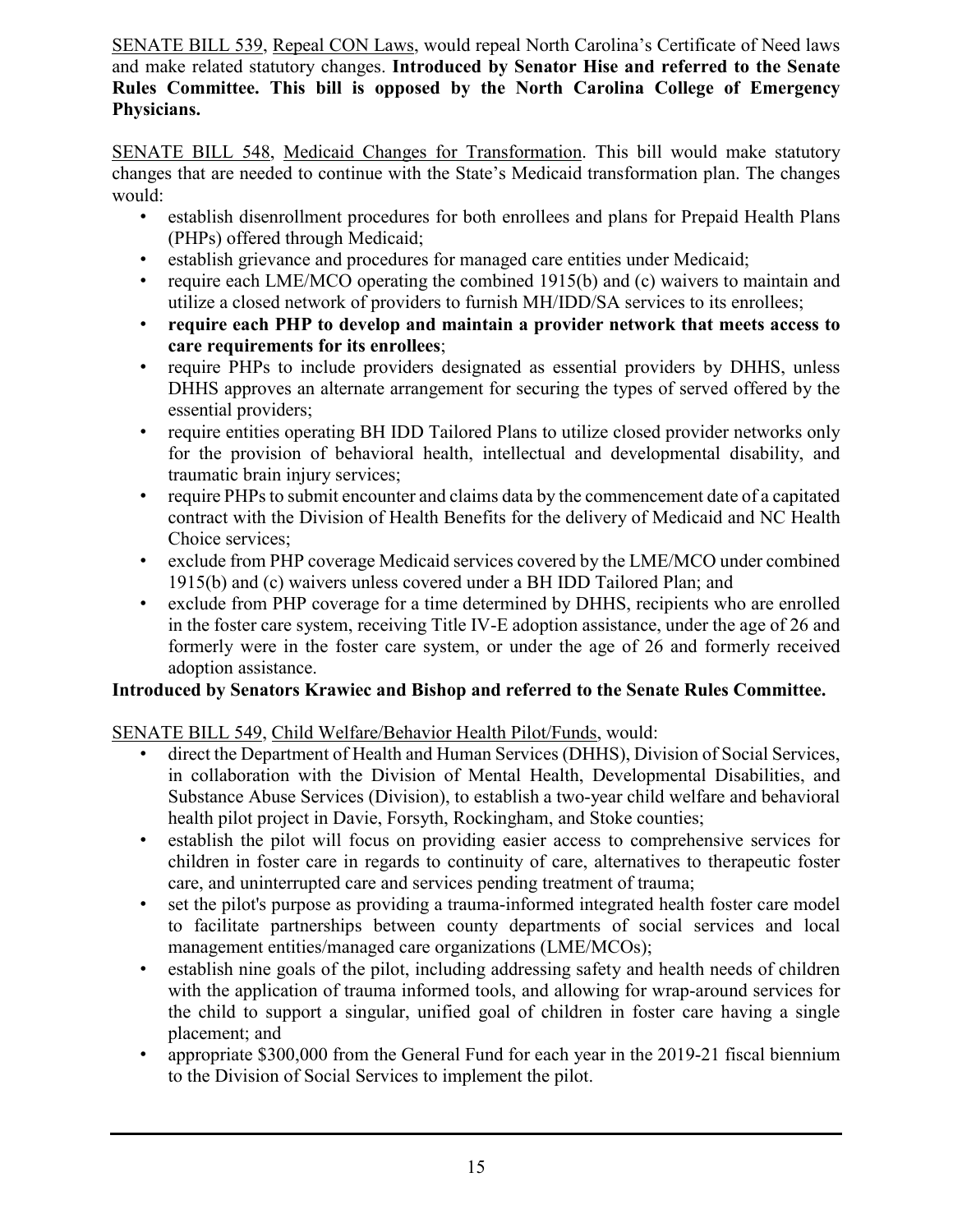### **Introduced by Senator Krawiec and referred to the Senate Committee on Appropriations/Base Budget.**

SENATE BILL 558, Enact NC Healthy Pregnancy Act, would enact the North Carolina Healthy Pregnancy Act to protect and safeguard the right and opportunity of all persons to seek, obtain, and hold employment without discrimination or abridgement on account of sex, including discrimination on the basis of pregnancy, childbirth, or related medical condition, by employers that regularly employ 15 or more employees. The bill would require a person affected by pregnancy to be treated the same for all employment-related purposes, including receipt of benefits under fringe benefit programs, as other persons not so affected but similar in their ability or inability to work, and would prohibit an entity or person covered under the Act from retaliating against or coercing, intimidating, threatening, or interfering with a person who exercises rights or assists a person in exercising the person's rights under the Act. The bill would require employers to provide notice of the right to be free from discrimination in relation to pregnancy, childbirth, and related conditions, including the right to reasonable accommodation to known limitations related to pregnancy, childbirth, and related conditions. A pregnant person aggrieved by a prohibited discriminatory practice could bring a civil action to enforce rights granted or protected against any person, covered governmental entity, employer, employment agency, or labor organization that is alleged to have committed such practices or engaged in such conduct. A civil action could be commenced within three years after the date on which the aggrieved person became aware of or, with reasonable diligence, should have become aware of the alleged discriminatory practice or prohibited conduct. **Introduced by Senators McKissick, Steinburg, and Waddell and referred to the Senate Rules Committee.**

SENATE BILL 563, Right to Revoke Consent, would allow a person who consents to vaginal intercourse or to a sexual act to withdraw that consent at any time during the course of that vaginal intercourse or sexual act. A defendant who continues the act of vaginal intercourse after consent is withdrawn would be deemed to have committed the act of vaginal intercourse by force and against the will of the other person. A defendant who continues the sexual act after consent is withdrawn would be deemed to have committed the sexual act by force and against the will of the other person. A withdrawal of consent would have to be clearly communicated in a way that a person knows or should reasonably know consent has been withdrawn. **Introduced by Senators J. Jackson and Britt and referred to the Senate Rules Committee.**

SENATE BILL 565, Extreme Risk Protection Orders, is similar to HOUSE BILL 454, Allow ERPOs to Save Lives & Prevent Suicides, summarized in the April 9, 2019, Legislative Report. **Introduced by Senators McKissick, Chaudhuri, and Peterson and referred to the Senate Rules Committee.**

SENATE BILL 570, Dental Services/Medicaid Transformation, would:

- direct the Department of Health and Human Services (DHHS) to enter into capitated contracts with at least two prepaid dental plans for the provision of dental services to Medicaid and NC Health Choice recipients;
- require DHHS to consult with the Joint Legislative Oversight Committee on Medicaid and NC Health Choice on the terms and conditions of the requests for proposals (RFPs) for the solicitation of bids for statewide capitated contracts;
- require contracts to be the result of the submission of competitive bids by prepaid dental plans resulting from the RFPs, and details the minimum provisions the contracts must include; and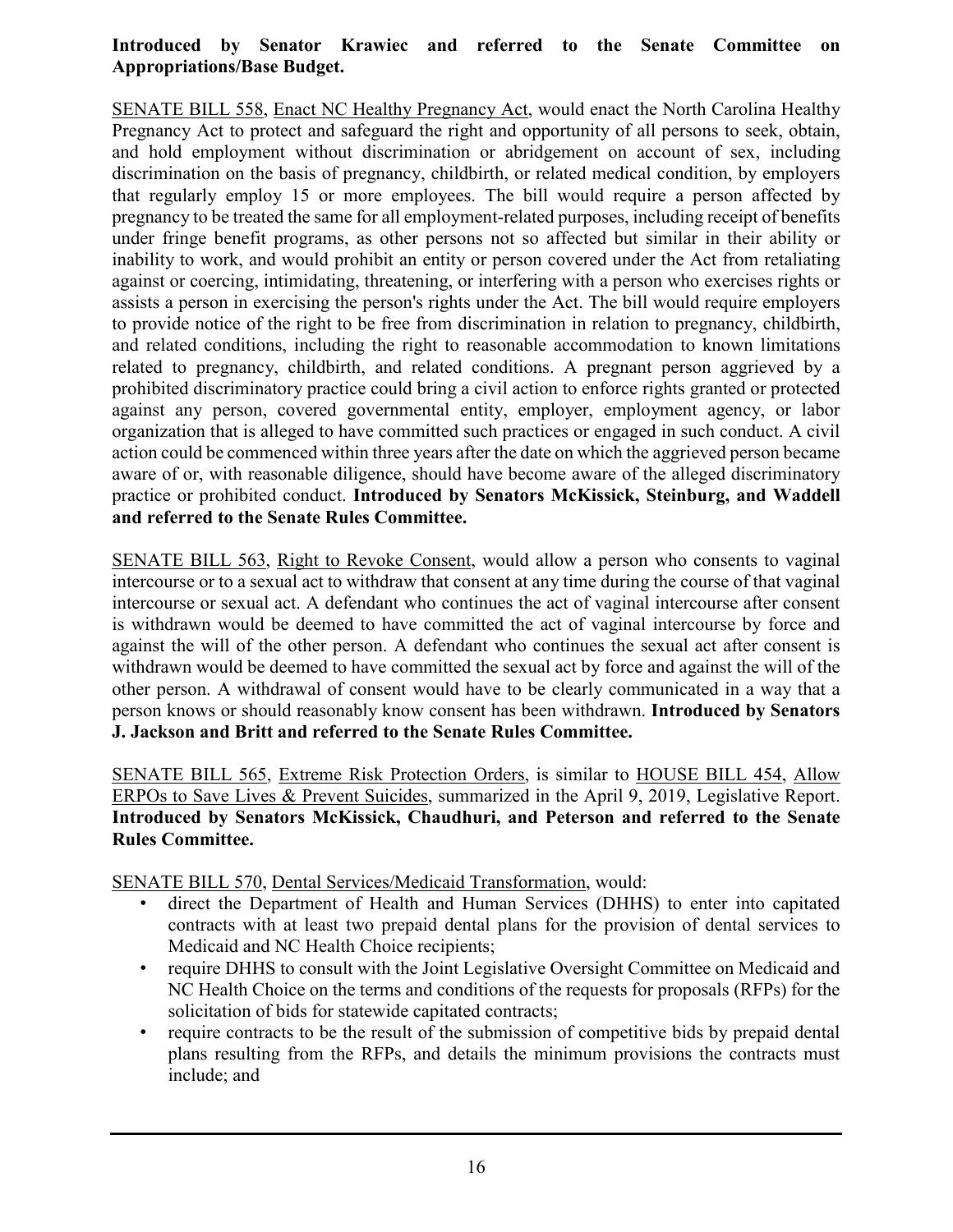• direct DHHS to oversee, monitor, and enforce capitated dental services contract performance.

### **Introduced by Senators Perry and Krawiec and referred to the Senate Rules Committee.**

SENATE BILL 573, Enact Naturopathic Doctors Licensure Act, would:

- prohibit a person from practicing as a naturopathic physician without a state license with specified exemptions;
- define naturopathic medicine as a system of natural health care that employs diagnosis and treatment using natural therapies and diagnostic techniques;
- establish the techniques that may and may not be used by naturopathic physicians;
- make violations a Class 1 misdemeanor;
- establish the NC Naturopathic Doctors Licensing Board to administer the licensing program;
- establish qualifications for licensure as a naturopathic physician, fees that may be charged by the Board, and the Board's disciplinary authority; and
- clarify that the practice of naturopathic medicine by a licensed naturopathic doctor does not constitute the practice of medicine or surgery.

**Introduced by Senators Krawiec and Tillman and referred to the Senate Rules Committee.**

SENATE BILL 574, Modify Physical Therapy Definition, is identical to House Bill 548, summarized above in this Legislative Report. **Introduced by Senators J. Davis, Krawiec, and Woodard and referred to the Senate Rules Committee.**

SENATE BILL 585, Justice/Judge May Continue Term Past Age 72, is identical to House Bill 501, summarized in the April 9, 2019, Legislative Report. **Introduced by Senators Lowe and Fitch and referred to the Senate Rules Committee.**

SENATE BILL 596, Disorderly Conduct/Unreasonable Noise, would provide that a person commits the offense of disorderly conduct if the person makes unreasonable noise (i) with the intent to infringe upon another person's exercise of his or her right to free speech or to otherwise cause public inconvenience, annoyance, alarm, or disruption or (ii) in a careless or reckless manner so as to create the risk of infringing upon another person's exercise of his or her right to free speech or the risk of otherwise causing public inconvenience, annoyance, alarm, or disruption. A violation would be a Class 2 misdemeanor. **Introduced by Senators Edwards, Daniel, and Ford and referred to the Senate Rules Committee.**

SENATE BILL 616, Require Paid Work Breaks, is identical to House Bill 551, summarized above in this Legislative Report. **Introduced by Senators Chaudhuri and Nickel and referred to the Senate Rules Committee.**

SENATE BILL 617, Tax Returns Uniformly Made Public Act, would require a candidate for President or Vice President of the United States to file the candidate's federal income tax return before the candidate's name appears on the general election ballot. The State Board of Elections would make the federal income tax returns publicly available on its website within seven days after the income tax returns have been filed after redacting any personal information or other information the Secretary or the Secretary's designee determines must be kept confidential by law. **Introduced by Senators Chaudhuri and Nickel and referred to the Senate Rules Committee.**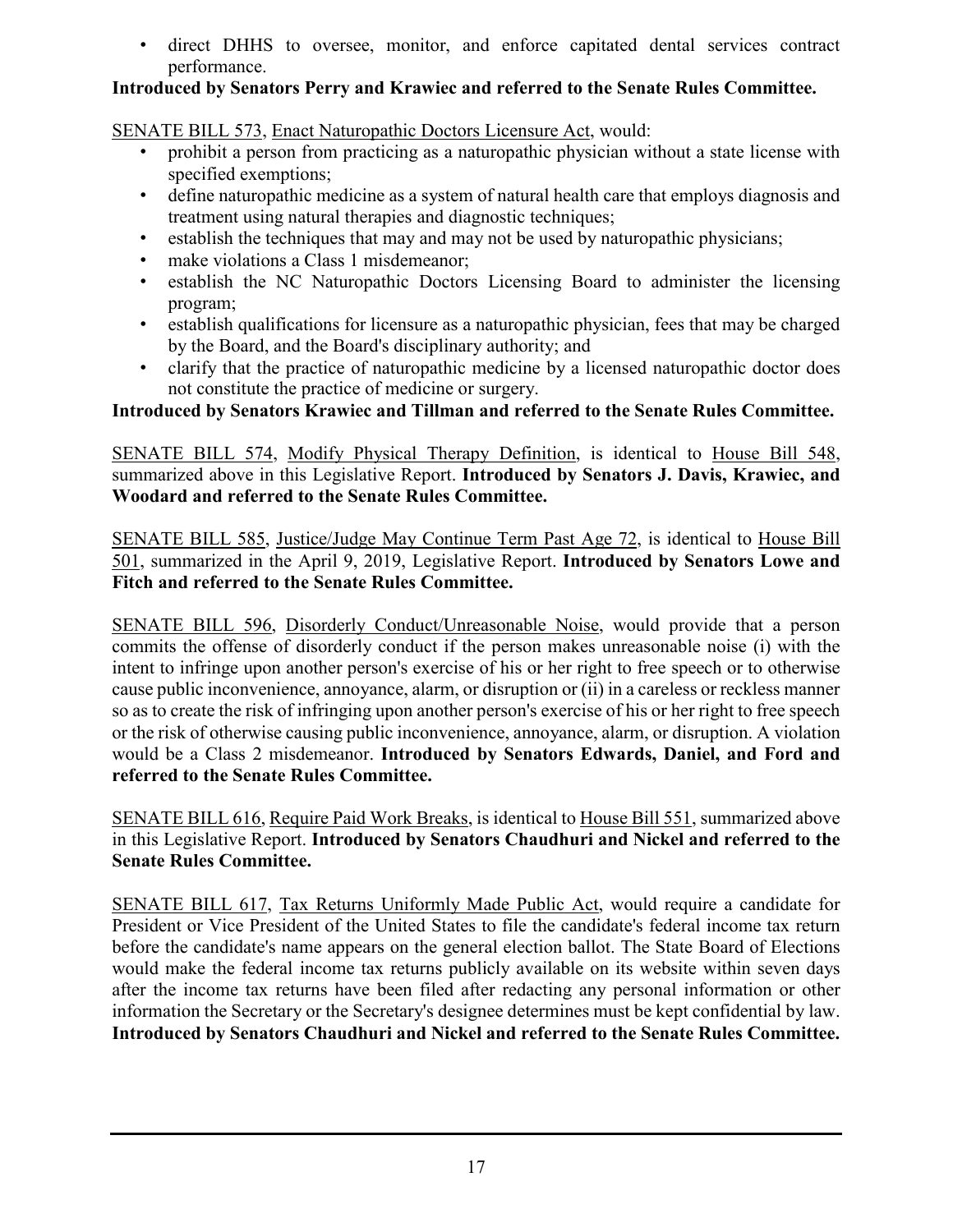SENATE BILL 624, Guilford County Mental Health Facility/Funds, is identical to House Bill 360, summarized in the March 20, 2019, Legislative Report. **Introduced by Senator Tillman and referred to the Senate Rules Committee.**

SENATE BILL 633, Establish Birth Center Licensure Act, is identical to House Bill 575, summarized above in this Legislative Report. **Introduced by Senators Hise, Krawiec, and Woodard and referred to the Senate Rules Committee.**

SENATE BILL 653, Add'l Measures for Emerging Contaminants, is identical to House Bill 568, summarized above in this Legislative Report. **Introduced by Senator Garrett and referred to the Senate Rules Committee.**

SENATE BILL 656, Const. Amendment/Repeal Literacy Test, is identical to House Bill 314, summarized in the March 12, 2019, Legislative Report. **Introduced by Senators Lowe, Blue, and deViere and referred to the Senate Rules Committee.**

SENATE BILL 660, Gen. Assembly/Prevent Workplace Harassment, would require the Legislative Services Commission and the Legislative Ethics Committee, no later than December 31, 2019, to jointly develop, adopt, and implement "zero tolerance" policies regarding sexual harassment, abuse, misconduct, gender bias, and all other forms of discrimination at the General Assembly. The policies developed would be incorporated by reference into each chamber's permanent rules and include protections for pages and unpaid volunteers providing services to the General Assembly. The polices would include: (1) mandatory annual ethics training for all legislators, legislative officers, and legislative employees of the General Assembly; (2) effective and clear sanctions for incidents; and (3) a confidential complaint filing process. The bill would provide \$250,000 to the Legislative Services Commission to implement these provisions. **Introduced by Senators Smith, Blue, and Foushee and referred to the Senate Rules Committee.**

### **BILL UPDATES**

HOUSE BILL 184, Study State Health Plan Design, was approved by the House Rules Committee on a bipartisan vote and then moved to the House floor where one amendment was approved, which would add the State Treasurer as a member of the Joint Legislative Study Committee on the Sustainability of the North Carolina State Health Plan (previously, the State Treasurer was an ex officio, nonvoting member). The amendment would also eliminate provisions allowing the Committee to increase its membership by majority vote. The bill, with the amendment, was approved by the full House by a vote of 75 to 36 and was sent to the Senate. **The bill will next be considered by the Senate Rules Committee.**

HOUSE BILL 228, Modernize Laws Pertaining to NC Medical Board.-AB, was heard in the House Judiciary Committee and a committee substitute was approved. The new version would:

- maintain existing statutory language that prohibits the NC Medical Board from revoking or denying a license, or disciplining a licensee, because of the person's practice of a therapy that is experimental or nontraditional unless the Board can show evidence that the treatment has a safety risk greater than the prevailing treatment or that the treatment is generally not effective;
- permit the Board to report investigative information that indicates that a crime may have been committed to the NC Department of Justice, the US Department of Justice, or the US District Attorney;